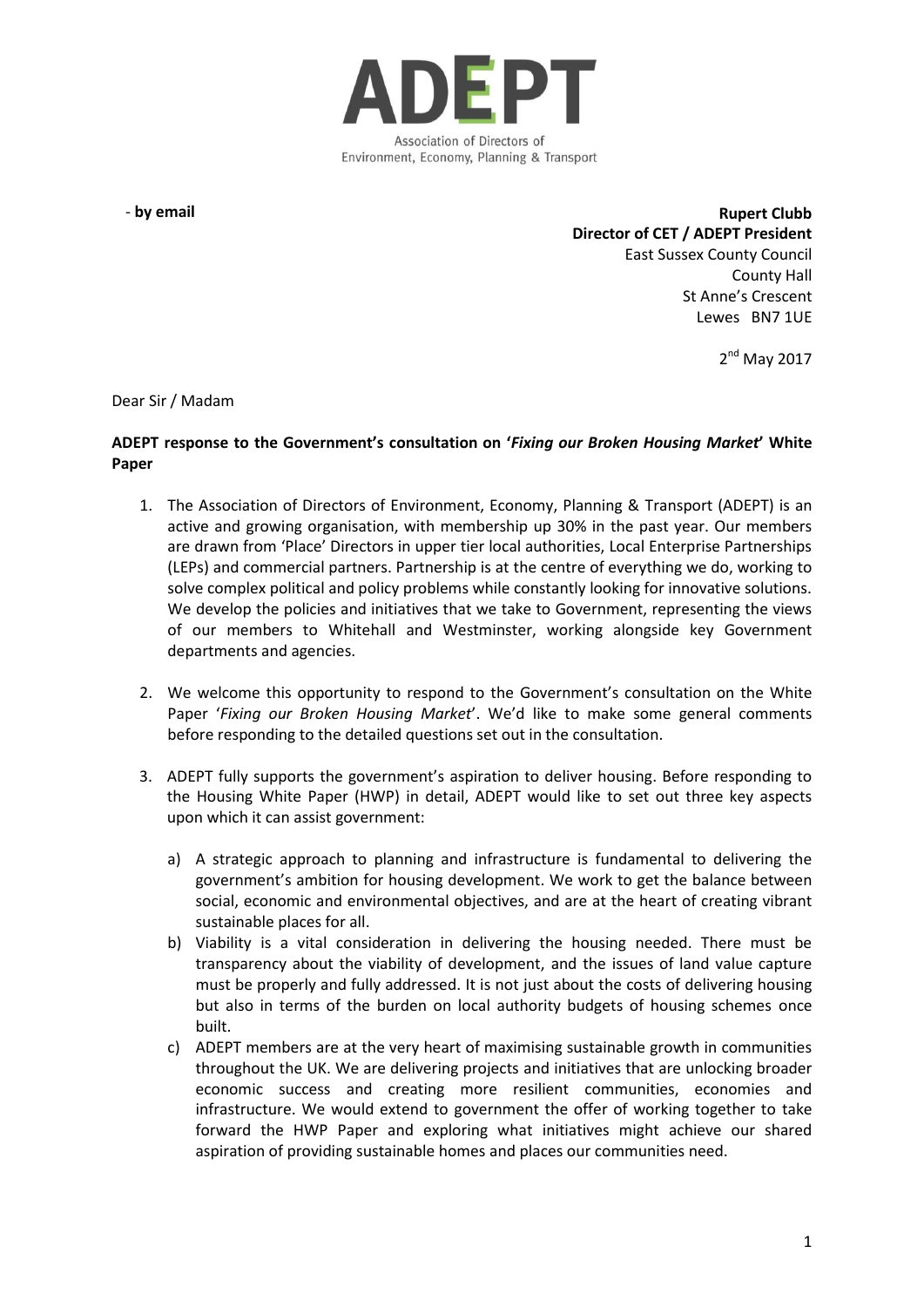- 4. It is understandable that the emphasis is on boosting the quantum of housing. However, this should not be at the expense of delivering high quality places and homes where people want to live and work. Transport infrastructure and housing delivery must be aligned more effectively.<sup>1</sup> We encourage the government to make sustainable development its priority. The National Planning Policy Framework (NPPF) says that the purpose of the planning system is to contribute to the achievement of sustainable development.<sup>2</sup> It sets out the role for sustainable development involves seeking positive improvements in the quality of the built, natural and historic environment, as well as in people's quality of life, including (but not limited to):
	- making it easier for jobs to be created in cities, towns and villages
	- moving from a net loss of bio-diversity to achieving net gains for nature
	- replacing poor design with better design
	- improving the conditions in which people live, work, travel and take leisure
	- widening the choice of high quality homes.
- 5. ADEPT is of the view that any one of those objectives (i.e. housing) cannot be pursued in isolation or at the expense of others. . Creating balanced sustainable communities needs a range of aspects to be successful. In this respect the Association considers that there was a missed opportunity to pull together complementary issues from this consultation and the green paper consultation on 'Building our Industrial Strategy'<sup>3</sup>, and to emphasise the importance of good quality housing in creating and sustaining economically successful places. ADEPT's response makes this point in its response to the Industrial Strategy:

*'Other key government strategies that must be aligned with the Industrial Strategy are the recent Housing White Paper and the imminent 25 Year Environment Plan. The interdependence of these three policy areas – economic, housing and environmental – is essential to the overall strategy of delivering sustainable and inclusive place-based growth.'*

- 6. Sustainable communities cannot be created without the supporting infrastructure, and the support to enable them to grow in an appropriate way over time. The Association welcomes the £2.3bn Housing Infrastructure Fund to support housing need. We recognise that the capital grant programme will open to bids in 2017, with money available over the next four years. However, we would encourage the Government to ensure that the processes and procedures underlying the bid process are as clear and streamlined as possible. It often time consuming and complex for local authorities to submit bids, which if unsuccessful just diminish existing hard pressed resources. We want the new Fund to complement other funding sources so that local authorities can maximise the funding available to them to deliver growth.
- 7. We would also like more flexibility in the balance of how funding can be used. Often local authorities struggle with revenue budgets whilst having sufficient capital programmes and are unable to capitalise such programmes. The government should take the opportunity to look at how other countries deliver infrastructure, and whether there are other approaches that can offer the UK alternative ways of funding infrastructure through capturing the uplift in land value resulting from the granting of planning permission and public investment being made on or near a piece of land.<sup>4</sup>
- 8. ADEPT welcomes the willingness to take a broader strategic view of planning for areas greater than individual local authorities, and to consider how the 'duty to cooperate' has worked in practice. We consider that a more holistic and collaborative approach is needed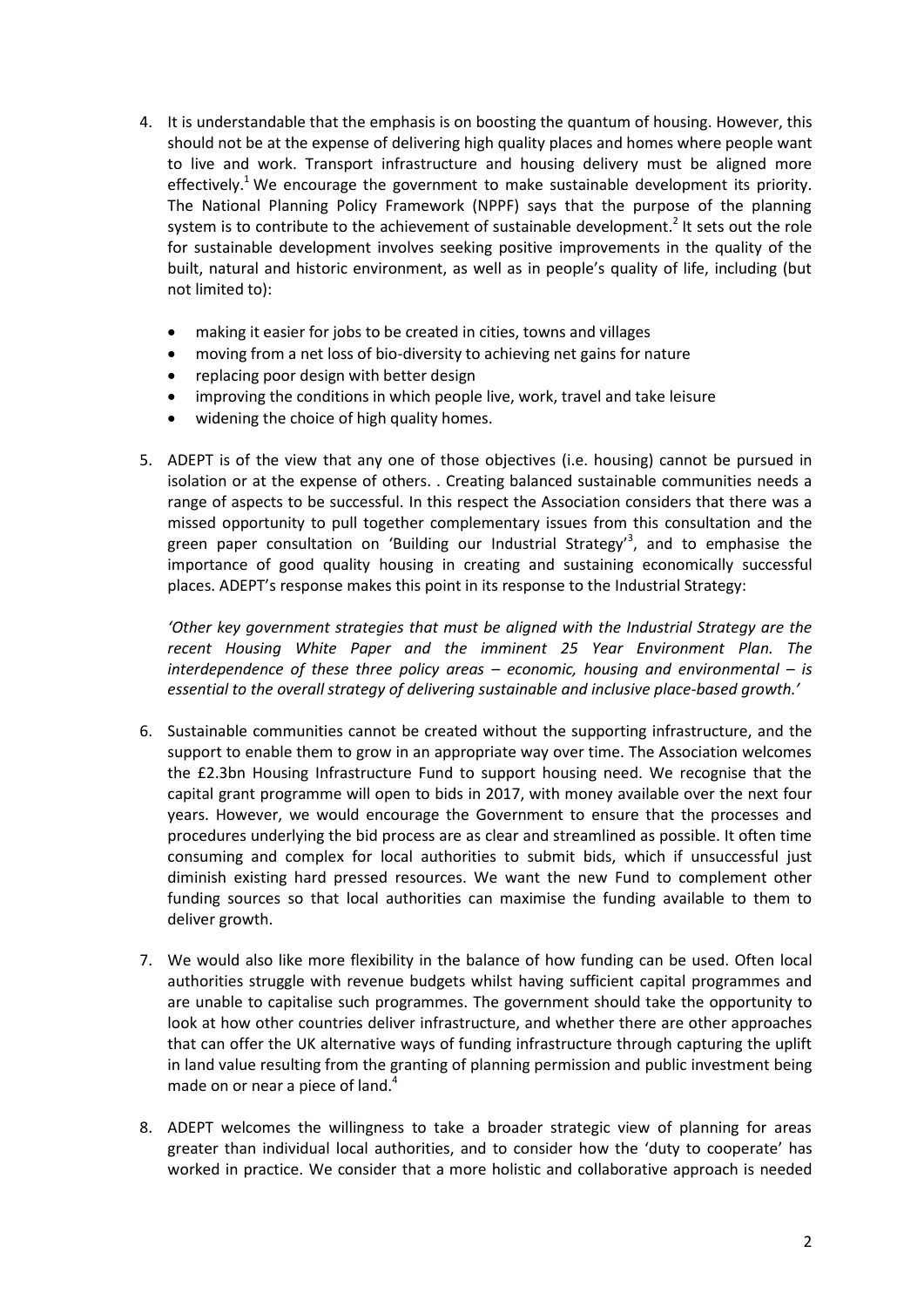to deliver housing than just a statutory duty to cooperate. Professional bodies have been calling for this strategic approach to planning for housing for a number of years<sup>5</sup> and ADEPT supports this change in emphasis. A strategic approach to planning and infrastructure is fundamental to delivering the housing the government wishes to see come forward.

- 9. It is acknowledged that the Green Belt is a sensitive subject. However, the role and purposes of the Green Belt are not well understood outside the professional planning fraternity. Now is that time to seriously consider how Green Belt policy is optimised to protect the countryside whilst delivering the sustainable development (including housing) that the country desperately needs. There should be a review of Green Belt policy. The government should look at how the five purposes for Green Belts (paragraph 80 of the NPPF) can be reconfigured in the context of sustainable development and to ensure it is a national policy that is fit for the  $21<sup>st</sup>$  century. For example, social or inclusivity aspects could be factored into the five purposes.
- 10. The role of utility providers and service planning in delivering housing needs addressing. Too often poor planning by utility companies or a lack of urgency can put a handbrake on achieving timely infrastructure provision and/or housing delivery. The question of viability, in its widest sense, is underplayed in the HWP and demands more attention. This is not just about the impact on delivering housing but also in terms of the burden on authority budgets of housing schemes that are poorly designed, 'valued engineered' to the lowest quality, and poorly constructed. Often local authorities are left to pick up maintenance and repair costs for poor public realm. These legacy issues often place a considerable revenue burden on local authorities.
- 11. The NPPF recognises the statutory status of the development plan as the starting point for decision making.<sup>6</sup> ADEPT strongly encourages the government not to diminish the role of the development plan or its centrality to the planning system. If the importance of the development is diminished in the perception of the development industry and significantly, the local community, it will undermine support for planning generally. Any measures to change the NPPF or the role of plans should strengthen the role of the development plan rather than diminish it.
- 12. The HWP refers to: "*Making more land available for homes in the right places, by maximising the contribution from brownfield and surplus public land*". It says (para 1.24): "*We must make as much use as possible of previously-developed ('brownfield') land for homes – so that this resource is put to productive use, to support the regeneration of our cities, towns and villages, to support economic growth and to limit the pressure on the countryside*"; and (para 1.25) "*Going further, the presumption should be that brownfield land is suitable for housing unless there are clear and specific reasons to the contrary (such as high flood risk). To make this clear, we will amend the National Planning Policy …*" Para 1.25 appears to go further than the heading above these paragraphs of 'Bringing brownfield land back into use'. ADEPT would highlight the potential conflict between the drive to increase supply of land for housing and the need to retain and protect key sites for employment use. In terms of maximising use of brownfield land and surplus public land, in particular for house building, one of the justifications is to support economic growth. It is important to ensure increasing supply for housing does not crowd out the supply of land for the important but lower land value use for 'direct' economic development i.e. development and retention of employment sites and premises.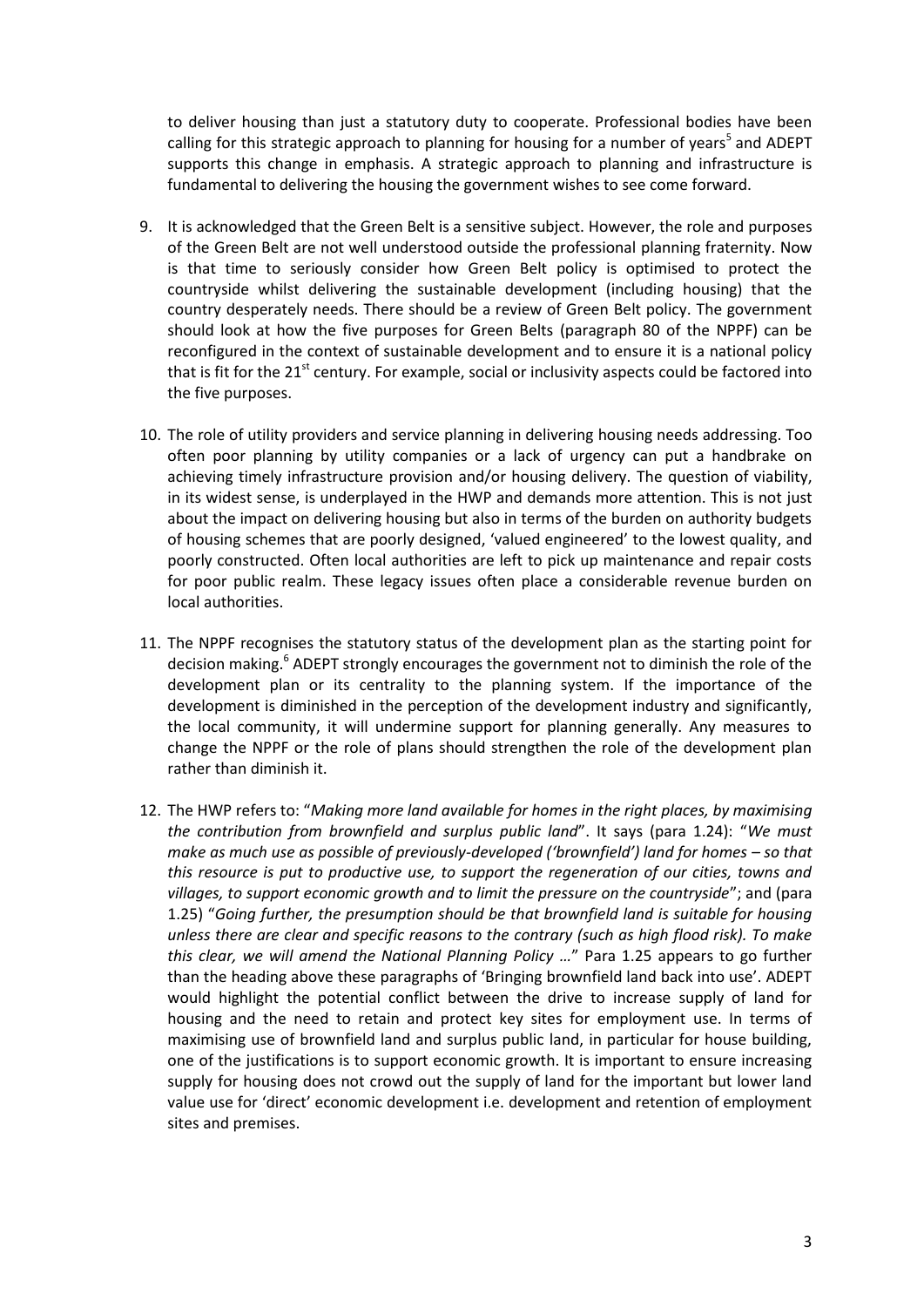- 13. ADEPT notes that the Government will examine the options for reforming the system of developer contributions and will respond to the independent review. We would point out that a number of our members have adopted the Community Infrastructure Levy and invested considerable time and resources in its implementation, and any new or replacement system needs to recognise this and to not 'throw the baby out with the bath water'.
- 14. The Government's measures designed to boost resources for Local Planning Authorities is welcomed by ADEPT, given further changes to national planning policies will place additional burdens on planners. Ring fencing of fees sends the right signal that it is important to ensure that planning departments are properly resourced. It's worth noting that as the proposal relates to increasing fees for applications, the income will only be generated if applications are submitted. The view expressed in the recent Scottish Government consultation is equally applicable to England. The consultation recognises the importance of investing in the planning service. It says that:

*'The planning service must have the resources it needs to deliver the world-class service our communities deserve and out economy needs.' 7*

- 15. Under-investment in planning services over a number of years has meant an overall decline in numbers of planners and related professionals. This has recruitment implications for those local planning authorities that are currently struggling and therefore looking to recruit additional staff using the increased fee income. It will take some time for additional trained planners<sup>8</sup> to enter the job market. There is also a real risk that the increased fee income could lead to an escalation of salaries with local authorities competing amongst each other for a limited pool of planning professionals. The proximity to London for a number of local planning authorities escalates the challenge on recruiting suitably qualified planners.<sup>9</sup> There is a need to support the planning profession in ensuring there is an adequate and timely supply of trained planners, and that there are a number of routes into the profession through degrees, bursaries and apprenticeships.
- 16. There is also the broader question of a shortage in housing construction skills. There should be a stronger emphasis on promoting apprenticeship schemes and similar initiatives both for the public and private sector. We feel there is an opportunity here to link the HWP with the government's aspirations within the Industrial Strategy. There is also a risk that labour will be drawn to big projects such as HS2 and Hinckley Point, which both enter main construction phases around the same time (2020). This is a point ADEPT has made most strongly in its recent response to the consultation on the Industrial Strategy:

*'The UK economy is being held back by historic under-investment in both infrastructure and skills. This Parliament has a unique opportunity to start to put this right, and to lay the foundations for the successful global economy for all envisioned by the Prime Minister. This is a long-term ambition that requires joined-up central Government complemented by effective partnerships with local government and other place-based institutions, supported by commitment from the private sector.'*

17. ADEPT also supports the Government's plans to broaden the range of tenures. Local authorities are at the very heart of their communities and ADEPT wants to see more freedoms for local authorities to build and deliver a range of housing.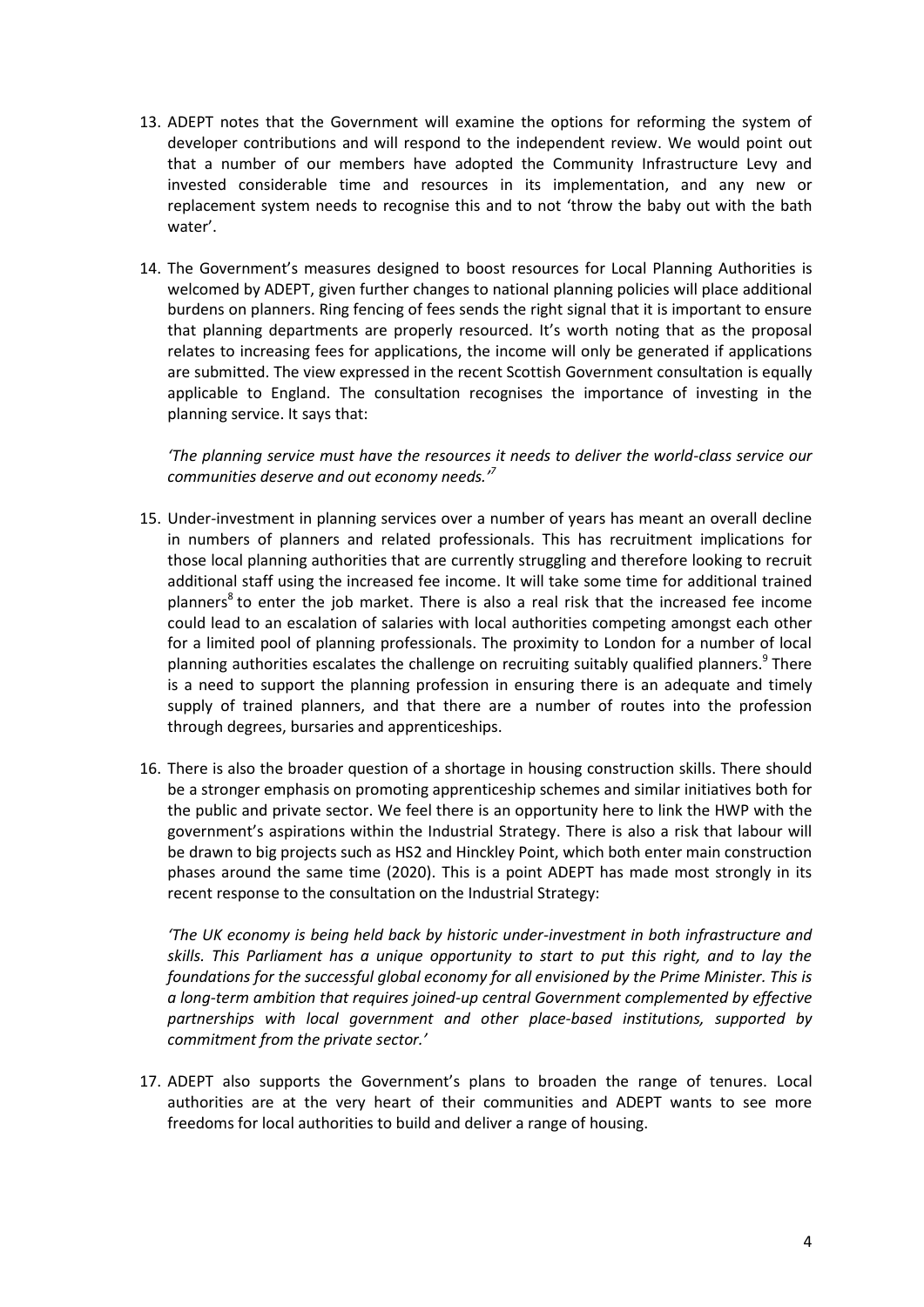- 18. The Government policy to implement a 1% annual reduction in social rent at least until 2020 is a significant issue for Housing Associations and local authorities. This is especially the case in relation to their development programmes, making many of them unviable and felt hardest by sheltered housing and extra care schemes. The lack of affordable housing being built as a consequence is leading to an increase in homelessness nationally, which is costing more to the public purse than any notional savings from the 1% social rent reduction. The affordability gap is becoming a chasm and will soon be unbridgeable for most of the population (especially the young). ADEPT would encourage the government to be bold and go much further in pursuing policies that enable the delivery by local authorities of genuinely affordable housing.
- 19. The slow churn of housing stock in the second-hand market, with stamp duty levy constraining the market and the need to retrofit large parts of the stock to meet carbon reduction targets, is also an issue that needs addressing. Too much emphases is given in the HWP to creating new housing stock, which represents a tiny proportion of the overall housing stock, and not on bringing poor quality, unused or under-utilised housing stock back into use by refurbishment, retro-fitting or fiscal incentives. Many properties have been built purely for investment purposes and consideration needs to be given to fiscal measures to discourage such investment. The House of Lords has made some suggestions on approaches in its report *Building More Homes*. 10
- 20. ADEPT welcomes the announcement of fourteen new garden settlements, and the support for new garden settlements in the HWP. These present an opportunity for exemplars in sustainable development. However the long lead-in times and difficulty of site assembly needs to be reviewed to enable such schemes to be brought forward at a quicker pace. The HWP should be unequivocal about supporting local authorities in building and delivering housing. It should support the removal of restrictions on local authorities' ability to borrow to build homes, and establish a stable long-term financial framework enabling councils to invest. This is a point made by strongly by the House of Lords' Select Committee on Economic Affairs:

*'The Government must ensure local authorities who wish to build social housing have access to the funds to do so. The current restrictions on the ability of local authorities to borrow to build social housing are arbitrary and anomalous. Local authorities should be able to borrow to build social housing as they can for other purposes. . . .We endorse the efforts of local authorities to innovate, cooperate and enter into partnership with others in the housing sector. We encourage local authorities to share their experience and expertise to ensure the proliferation of successful schemes.*' 11

21. The objective of the HWP is to facilitate the delivery of housing. Whilst it contains a number of welcome measures, it places a disproportionate accountability on local planning authorities as part of a process over which they do not have complete control. Even the housing delivery test falls to local authorities to fulfil. For those local authorities that fail it, they must bear consequences. As the HWP states, local authorities, private developers, housing associations, infrastructure providers, mortgage lenders and local communities all have a role to play. Local authorities are ready to work with developers, land owners and communities in delivering well-designed sustainable homes, but there must be more incentive for the development industry to build quality homes with the supporting local services and infrastructure and real consequences where they fail to deliver.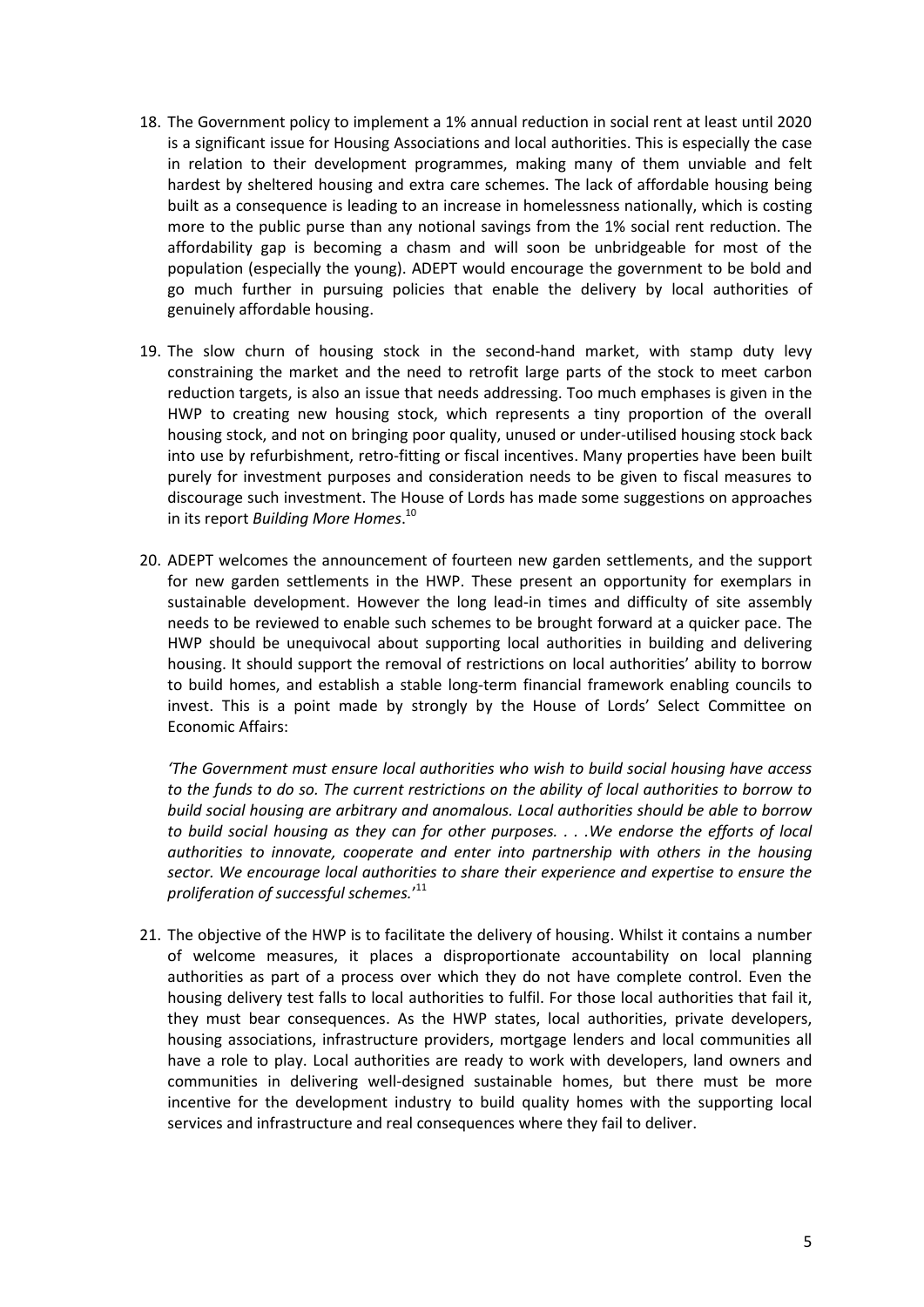22. We look forward to engaging and contributing to the debate, both nationally and locally. We would be more than happy to expand further on our comments if that would be helpful, either in person or via written correspondence.

Yours sincerely

**Rupert Clubb,** ADEPT President 2016/2017 [Rupert.clubb@eastsussex.gov.uk](mailto:Rupert.clubb@eastsussex.gov.uk) [www.adeptnet.org.uk](http://www.adeptnet.org.uk/)

cc. Peter Geraghty, Chair of ADEPT Planning Housing & Regeneration Board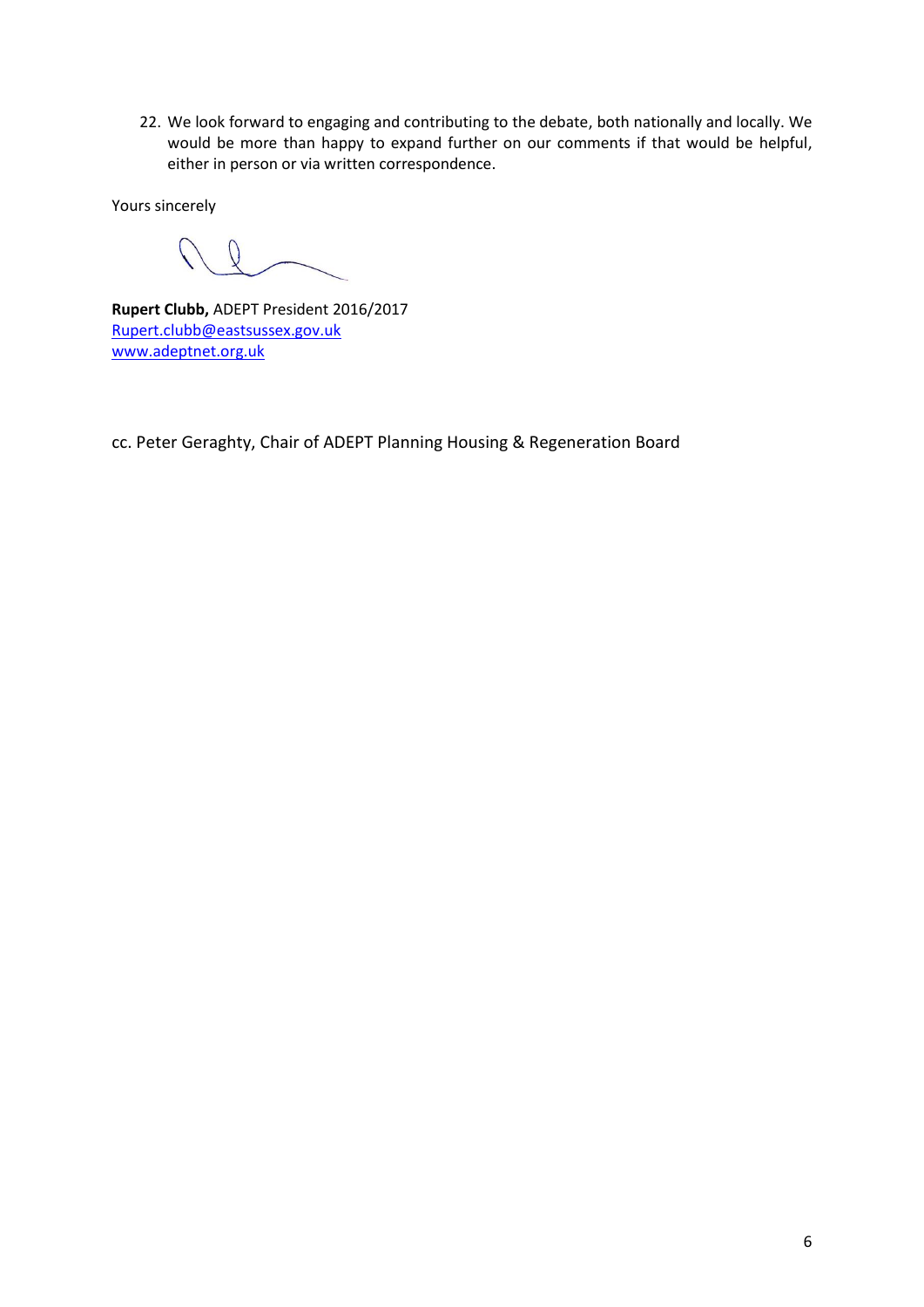# **ADEPT responses to specific questions**

## **Question 3**

*Do you agree with the proposals to:*

- *a) amend national policy so that local planning authorities are expected to have clear policies for addressing the housing requirements of groups with particular needs, such as older and disabled people?*
- 23. ADEPT would support this amendment. However, it should be recognized that a range of housing types might be suitable for older people's housing needs and the majority of this could be well designed general needs housing that meets specific housing requirement such as *Building for Life* criteria. We are also supportive of the continuation of the nationally described space standard. By ensuring that new homes are built to baseline Building Regulations Part M requirements, these homes would have sufficient space to enable residents to meet their day to day needs. Such homes are also more capable of being adapted to changes in personal circumstances.
- *b) From early 2018, use a standardized approach to assessing housing requirements as the baseline for five year housing supply calculations and monitoring housing delivery, in the absence of an up-to-date plan?*
- 24. The introduction of the standardised approach will need to include clear guidelines as to how those local plans that are at an advanced stage, at examination for example, will be dealt with. We want to avoid recently published SHMAs using NPPF / National Planning Policy Guidance having to be re-done provided they meet certain requirements. The Government should clearly set out the methodology requirements that need to be present in SHMAs completed under the old guidance to ensure that they do not have to be undertaken again, but can be reviewed at the next recommended time interval (2 years). For high demand housing market areas, there should be recognition that the SHMA OAN numbers are already set at a significantly challenging high number. Greater importance should be attached to securing a five year supply of housing land to meet this number rather than potentially stalling the process by going back to re-evaluate the need.

## **Question 4**

*Do you agree with the proposals to amend the presumption in favour of sustainable development so that:* 

- *a) Authorities are expected to have a clear strategy for maximising the use of suitable land in their areas?*
- 25. ADEPT would be supportive of the aim to maximise the use of suitable land. However, it needs to be clear what is deemed to be significant and demonstrable. This would need to be seen in the context of how the policies in the Framework should operate as a whole.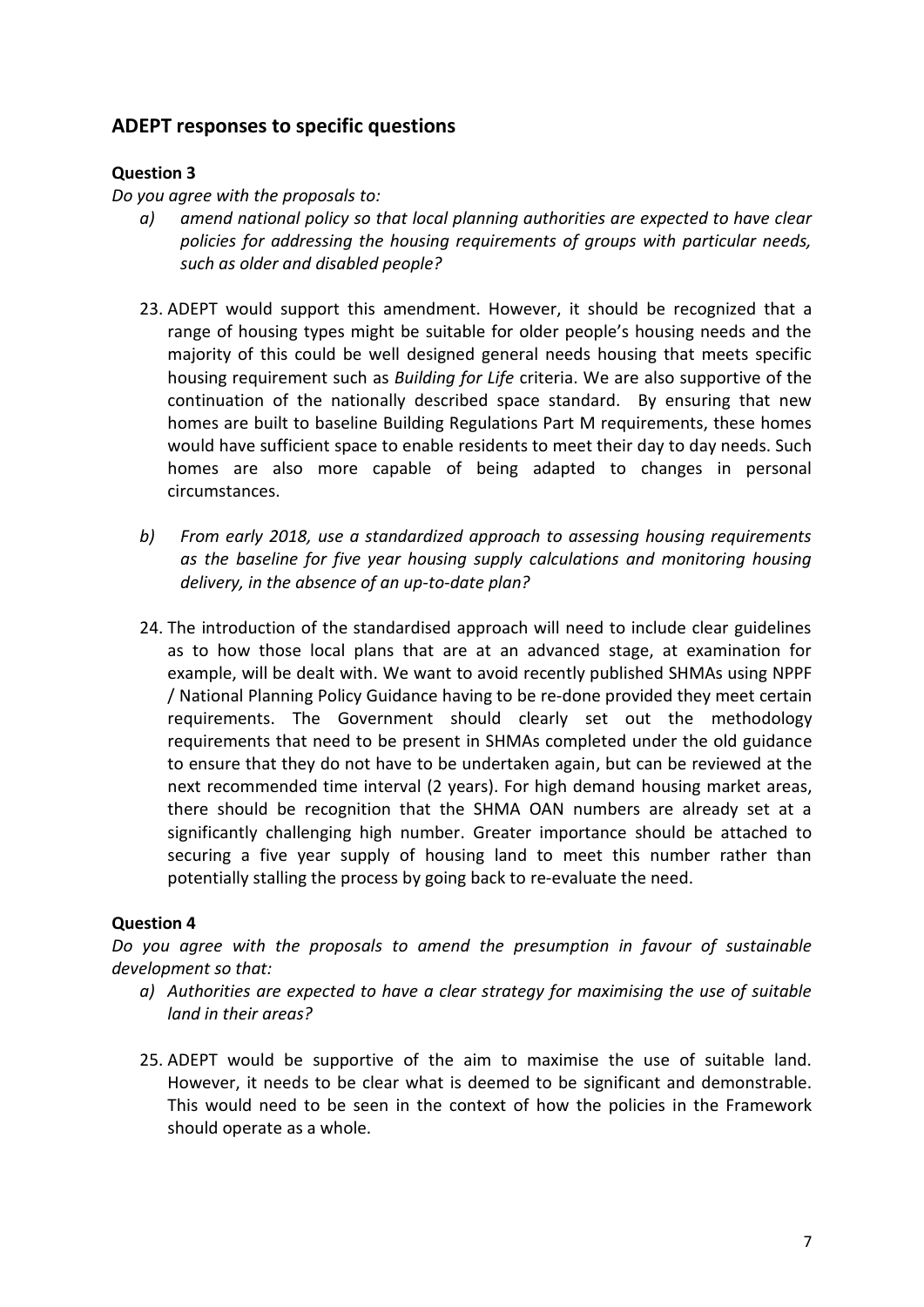- *b) It makes clear that identified development needs should be accommodated unless there are strong reasons for not doing so set out in the NPPF?*
- 26. This seems to undermine the principle of sustainable development and the approach that the appropriate weight to material considerations is a matter for the decisionmaker.
- *c) The list of policies which the Government regards as providing reasons to restrict development is limited to those set out currently in footnote 9 of the National Planning Policy Framework (so these are no longer presented as examples), with the addition of Ancient Woodland and aged or veteran trees?*
- 27. ADEPT would be supportive of the addition of Ancient Woodland and aged/veteran trees to footnote 9 of the Framework; but do not necessarily see the need to change the existing approach.

*Do you agree that regulations should be amended so that all local planning authorities are able to dispose of land with the benefit of planning consent which they have granted to themselves?*

28. Yes, ADEPT would be supportive of this as it should assist in bringing forward publicly owned land for development.

### **Question 6**

*How could land pooling make a more effective contribution to assembling land, and what additional powers or capacity would allow local authorities to play a more active role in land assembly (such as where 'ransom strips' delay or prevent development).* 

29. ADEPT is supportive of this in general and anything that would improve and speed up compulsory purchase process. Consideration should be given as to how landowners such as Network Rail or utility companies can be held to account for not facilitating redevelopment schemes which often require land in their ownership or access of some kind.

### **Question 7**

*Do you agree that national policy should be amended to encourage local planning authorities to consider the social and economic benefits of estate regeneration when preparing their plans and in decisions on applications, and use their planning powers to help deliver estate regeneration to a high standard?*

30. ADEPT is of the view that estate regeneration contributes significantly to improving the existing stock and boosting supply. However, the additional cost associated with estate regeneration needs to be considered in viability assessments and weighted up against the social and economic benefits. It is important to ensure that such an approach does not lead to the fragmentation and dispersal of existing communities or to a loss of affordable homes. In addition to the social and economic benefits,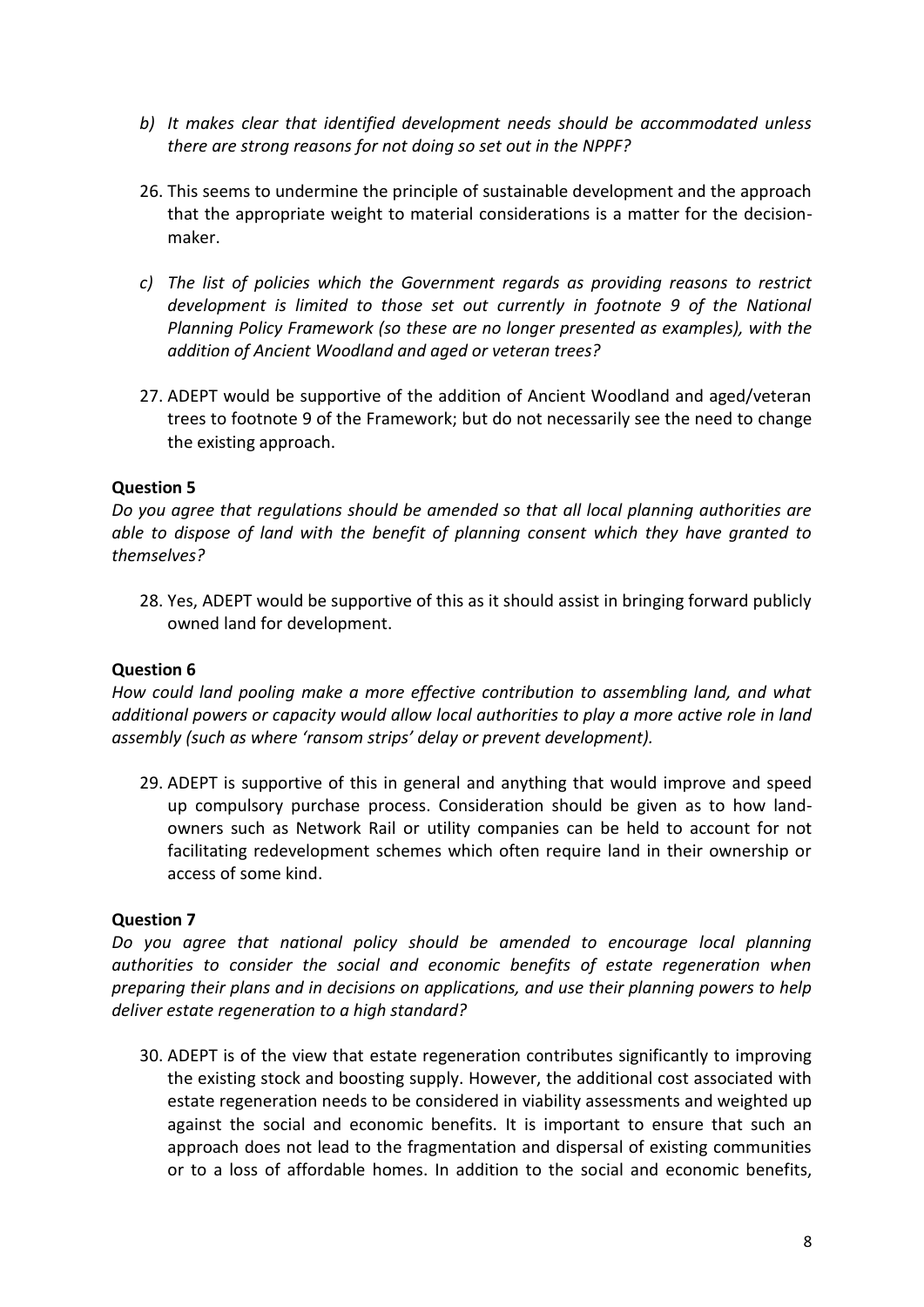national policy should also give consideration to the potential environmental benefits of estate regeneration such as improving resilience to flood risk, enhanced energy efficiency and the opportunity to futureproof communities against climate change. It should also be recognised that such schemes require existing homes to be demolished which reduces the supply of homes, particularly affordable homes, in the short term.

### **Question 8**

*Do you agree with the proposals to amend the National Planning Policy Framework to:* 

- *a) highlight the opportunities that neighbourhood plans present for identifying and allocating small sites that are suitable for housing?*
- 31. ADEPT agrees with this proposal. While we recognise the role of Neighbourhood Plans in potentially identifying and allocating sites, both Neighbourhood Forums and local planning authorities need greater levels of support to deliver this aim. Many organisations preparing Neighbourhood Plans do not have the skills to identify any development and the limited financial resources currently available are unlikely to be sufficient to pay for professional support to cover such complex matters.
- *b) encourage local planning authorities to identify opportunities for villages to thrive, especially where this would support services and help meet the authority's housing needs?;*
- 32. ADEPT agrees with this proposal, provided it resulted in sustainable development rather than promoted sporadic dispersed settlement.
- *c) give stronger support for 'rural exception' sites – to make clear that these should be considered positively where they can contribute to meeting identified local housing needs, even if this relies on an element of general market housing to ensure that homes are genuinely affordable for local people?;*
- 33. ADEPT agrees with this proposal, provided that they are primarily delivering affordable housing.
- *d) make clear that on top of the allowance made for windfall sites, at least 10% of sites allocated for residential development in local plans should be sites of half a hectare or less?;*
- 34. It very much depends on the nature of each local authority area. There is the potential for a large number of small sites which could be difficult to allocate for development.
- *e) expect local planning authorities to work with developers to encourage the subdivision of large sites?*
- 35. ADEPT agrees with this proposal but it requires the cooperation of both developers as well as local authorities.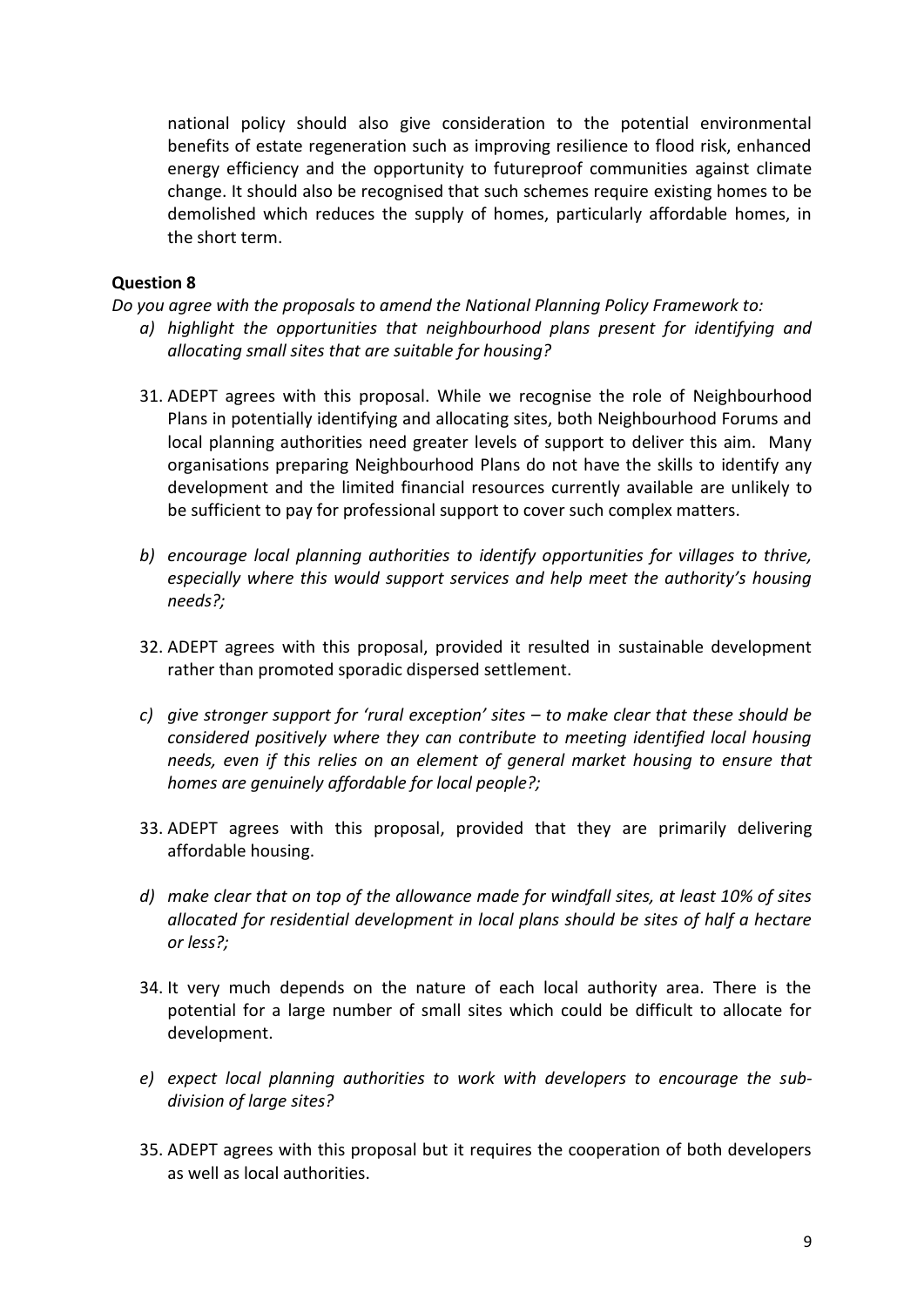- *f) encourage greater use of Local Development Orders and area-wide design codes so that small sites may be brought forward for development more quickly?*
- 36. The production of design codes and local development orders can be very resource intensive and time consuming for local planning authorities. Their development and preparation requires the input from a range of professionals including planners, urban designers, landscape architects and engineers in order to ensure the delivery of quality outcomes. This is important in the context of properly resourcing local planning authorities to provide sufficient staffing levels. Moreover, design codes do not in themselves ensure that development comes forward more quickly. The use of conditions needs to be given careful consideration (not just pre-commencement conditions). Rather than being seen as a barrier by the development industry, conditions were intended (and should be seen as such) as an opportunity for flexibility and to allow the planning permission to flex with the timetable for development. Why pre-commencement conditions have become so prevalent (apart from the advice in Circular 11/95 promoting their use) is the disregard the development industry has for adhering to them and the subsequent difficulty for local authorities in enforcing against poor development (in breach of conditions). There should be a proper review of conditions so that they are respected and adhered to by the development industry and that their benefit in terms of flexibility and supporting speedier decision-making can be maximised.

*How could streamlined planning procedures support innovation and high-quality development in new garden towns and villages?*

37. The use of national affordable housing standard and design codes could provide a benchmark.

### **Question 10**

*Do you agree with the proposals to amend the National Planning Policy Framework to make clear that:* 

- *a) authorities should amend Green Belt boundaries only when they can demonstrate that they have examined fully all other reasonable options for meeting their identified development requirements?*
- 38. This is really a question that should properly be considered through a national comprehensive review of Green Belt policy.
- *b) where land is removed from the Green Belt, local policies should require compensatory improvements to the environmental quality or accessibility of remaining Green Belt land?*
- 39. This is really a question that should properly be considered through a national comprehensive review of Green Belt policy.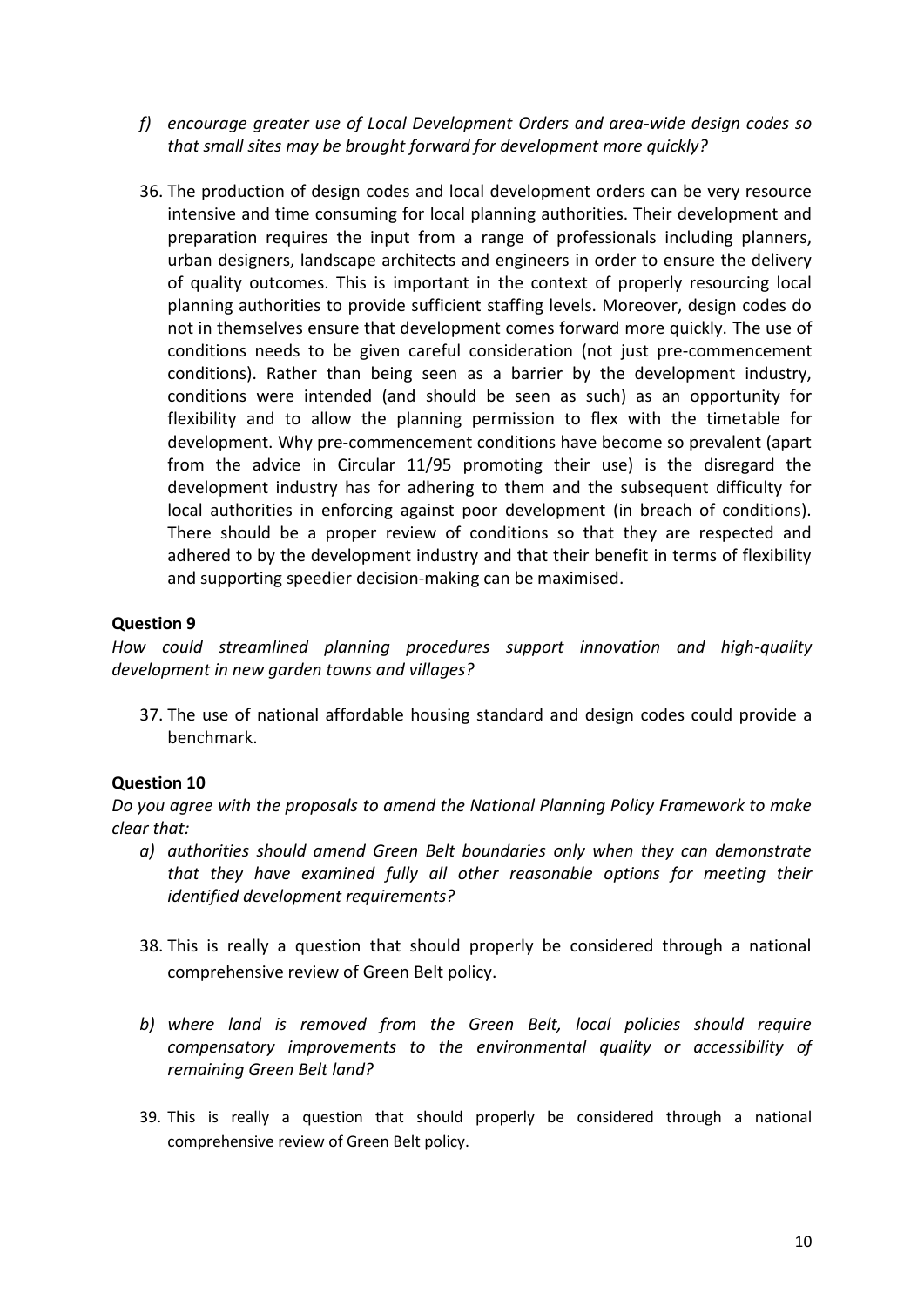- c) *appropriate facilities for existing cemeteries should not to be regarded as 'inappropriate development' in the Green Belt?*
- 40. This is really a question that should properly be considered through a national comprehensive review of Green Belt policy.
- d) *development brought forward under a Neighbourhood Development Order should not be regarded as inappropriate in the Green Belt, provided it preserves openness and does not conflict with the purposes of the Green Belt?*
- 41. This is a question that should be properly considered through a national comprehensive review of Green Belt policy. Proposals brought forward through Neighbourhood Development Orders must still be in general conformity with the strategic policies of the development plan and the parameters set out by legislation.
- *e) where a local or strategic plan has demonstrated the need for Green Belt boundaries to be amended, the detailed boundary may be determined through a neighbourhood plan (or plans) for the area in question?*
- 42. This is a question that should be properly considered through a national comprehensive review of Green Belt policy. Proposals for boundary amendments brought forward through Neighbourhood Plans must still comply with the strategic policies of the development plan and the parameters set out by legislation.
- *d) when carrying out a Green Belt review, local planning authorities should look first at using any Green Belt land which has been previously developed and/or which surrounds transport hubs?*
- 43. Agreed in general terms but it doesn't necessarily take account of the variable nature of Green Belt land. This is a question that should properly considered through a national comprehensive review of Green Belt policy.

*Are there particular options for accommodating development that national policy should expect authorities to have explored fully before Green Belt boundaries are amended, in addition to the ones set out above?*

44. This is a question that should properly considered through a national comprehensive review of Green Belt policy. As challenging as it might be, this is a national policy of strategic importance and should get the level of attention it deserves with all sides being given an opportunity put their views.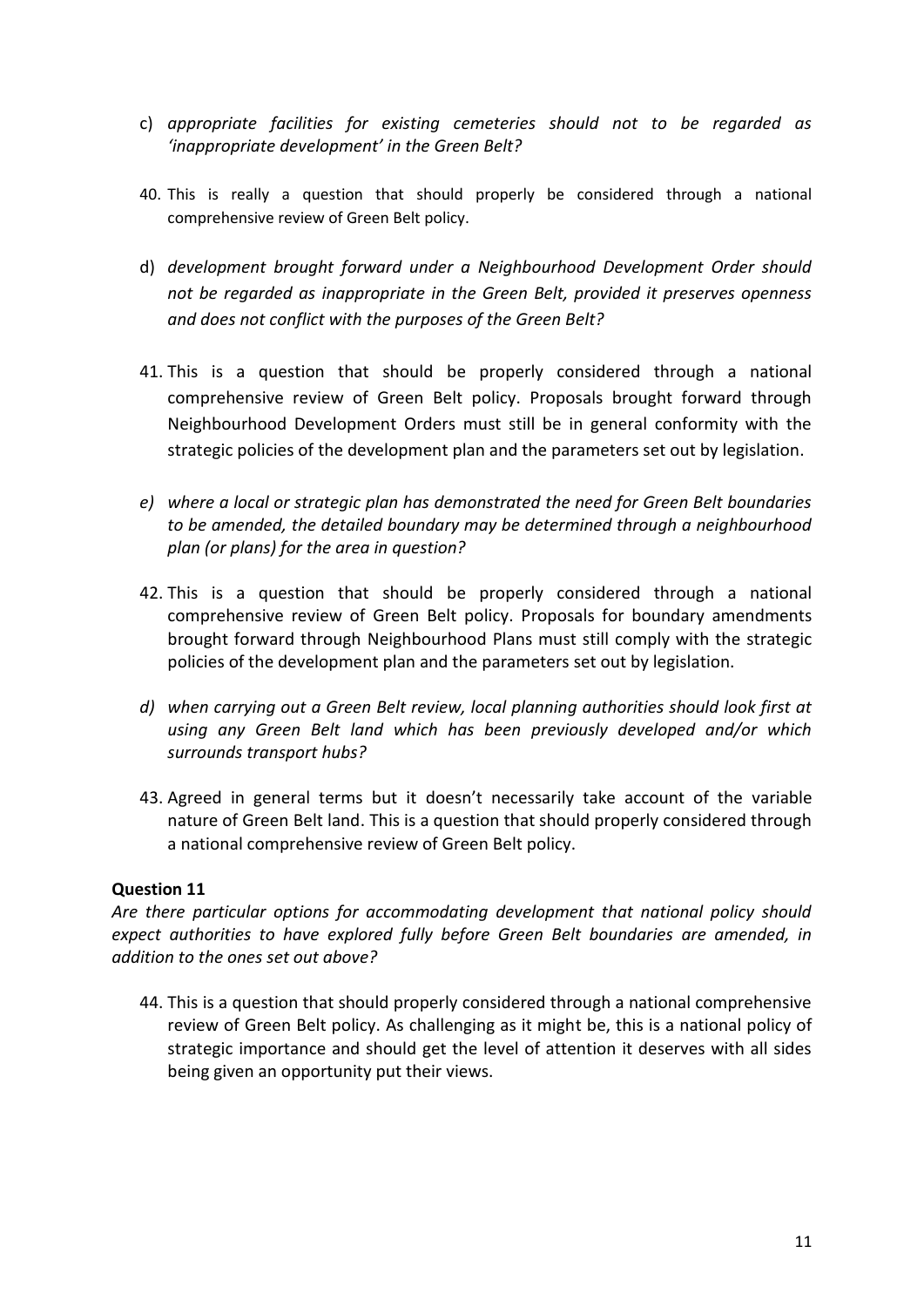*Do you agree with the proposals to amend the National Planning Policy Framework to:* 

- *a) indicate that local planning authorities should provide neighbourhood planning groups with a housing requirement figure, where this is sought?;*
- 45. It is questionable what benefit this increased detail would bring and the impact on local authority resources to produce it.
- *b) make clear that local and neighbourhood plans (at the most appropriate level) and more detailed development plan documents (such as action area plans) are expected to set out clear design expectations; and that visual tools such as design codes can help provide a clear basis for making decisions on development proposals?;*
- 46. ADEPT would generally support this. But it will have resource implications.
- *c) Emphasise the importance of early pre-application discussions between applicants, authorities and the local community about design and the types of homes to be provided?*
- 47. ADEPT would generally support this.
- *d) makes clear that design should not be used as a valid reason to object to development where it accords with clear design expectations set out in statutory plans?; and*
- 48. ADEPT would generally support this provided good design as not undermined in practice.
- *e) recognise the value of using a widely accepted design standard, such as Building for*  Life, in shaping and assessing basic design principles – and make clear that this *should be reflected in plans and given weight in the planning process?*
- 49. ADEPT would generally support this.

## **Question 13**

*Do you agree with the proposals to amend national policy to make clear that plans and individual development proposals should:* 

- *a) Make efficient use of land and avoid building homes at low densities where there is a shortage of land for meeting identified housing needs?*
- 50. ADEPT would support the efficient use of land but the location and density of development needs to relate well to existing or proposed infrastructure. A thorough understanding of the context to development proposals is needed to ensure that development proposals do not adversely impact on surrounding areas.
- *b) Address the particular scope for higher-density housing in urban locations that are well served by public transport, that provide opportunities to replace low-density uses*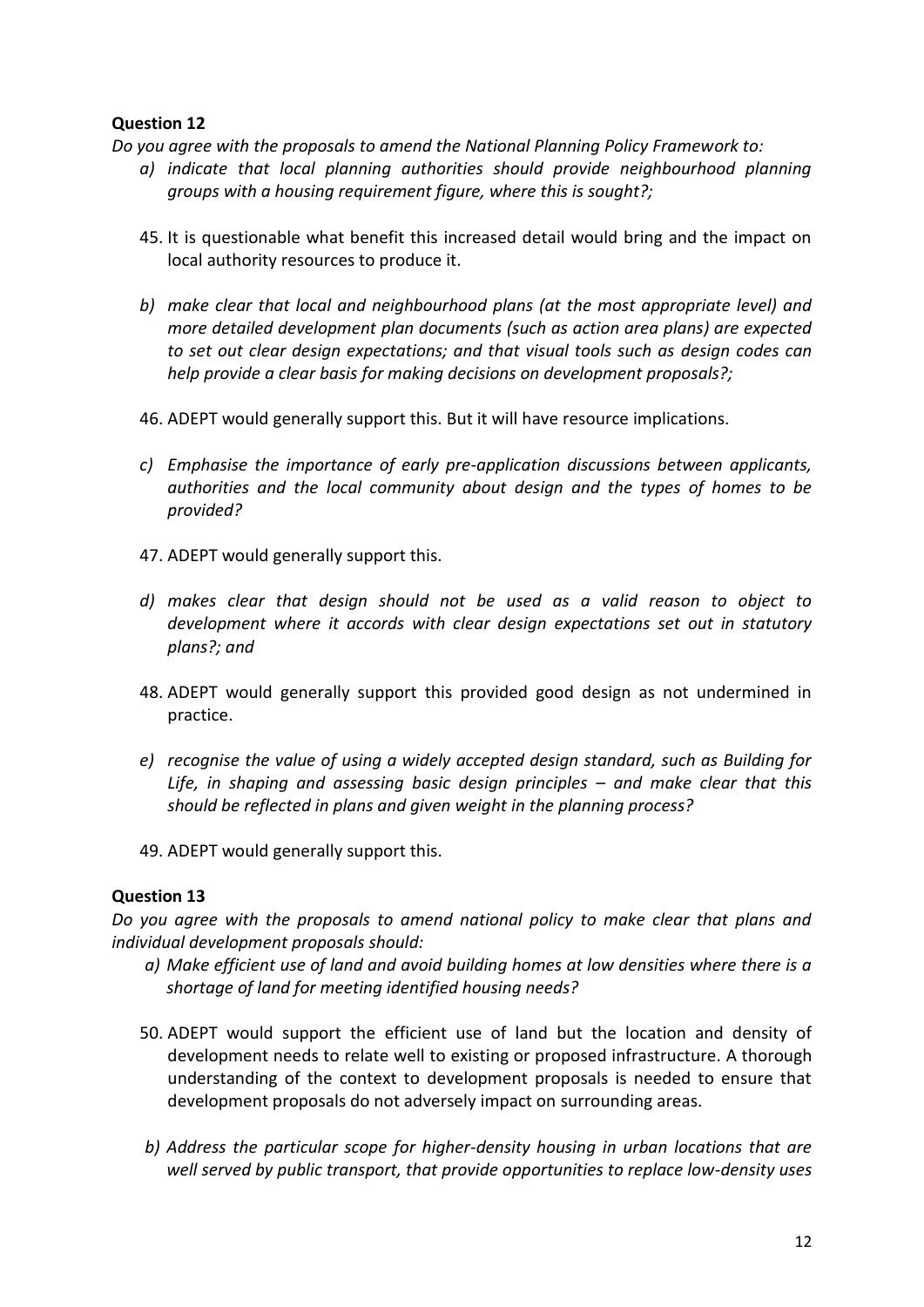*in areas of high housing demand, or which offer scope to extend buildings upwards in urban areas?* 

- 51. It is necessary to have a thorough understanding of how new development fits into the range and mix of existing development in an area and to consider the cumulative impact of higher density schemes in achieving mixed and balanced communities. Well designed and appropriately located higher density development can have the benefit of reducing car dependence and supporting public transport and existing facilities as well as extending the range of housing types available.
- *c) Ensure that in doing so the density and form of development reflect the character accessibility and infrastructure capacity of an area, and the nature of local housing needs?*
- 52. Agreed in principle.
- *d) Take a flexible approach in adopting and applying policy and guidance that could inhibit these objectives in particular circumstances, such as open space provision in areas with good access to facilities nearby?*
- 53. Open space provision is not just about the quantity but quality and functionality, therefore some flexibility in provision is appropriate, depending on the particular circumstances of a development proposal.

### **Question 14**

*In what types of location would indicative minimum density standards be helpful, and what should those standards be?* 

54. The appropriate density of any scheme will depend upon a range of factors including the context of the site, the prevailing character and the overall location of a scheme, along with the type of development proposed.

### **Question 15**

*What are your views on the potential for delivering additional homes through more intensive use of existing public sector sites, or in urban locations more generally, and how this can best be supported through planning (using tools such as policy, local development orders, and permitted development rights)?* 

55. ADEPT would support the intensification / densification of land use on all sites provided it was sustainable development.

### **Question 16**

*Do you agree that:* 

*a) Where local planning authorities wish to agree their housing land supply for a oneyear period, national policy should require those authorities to maintain a 10% buffer on their 5 year housing land supply?*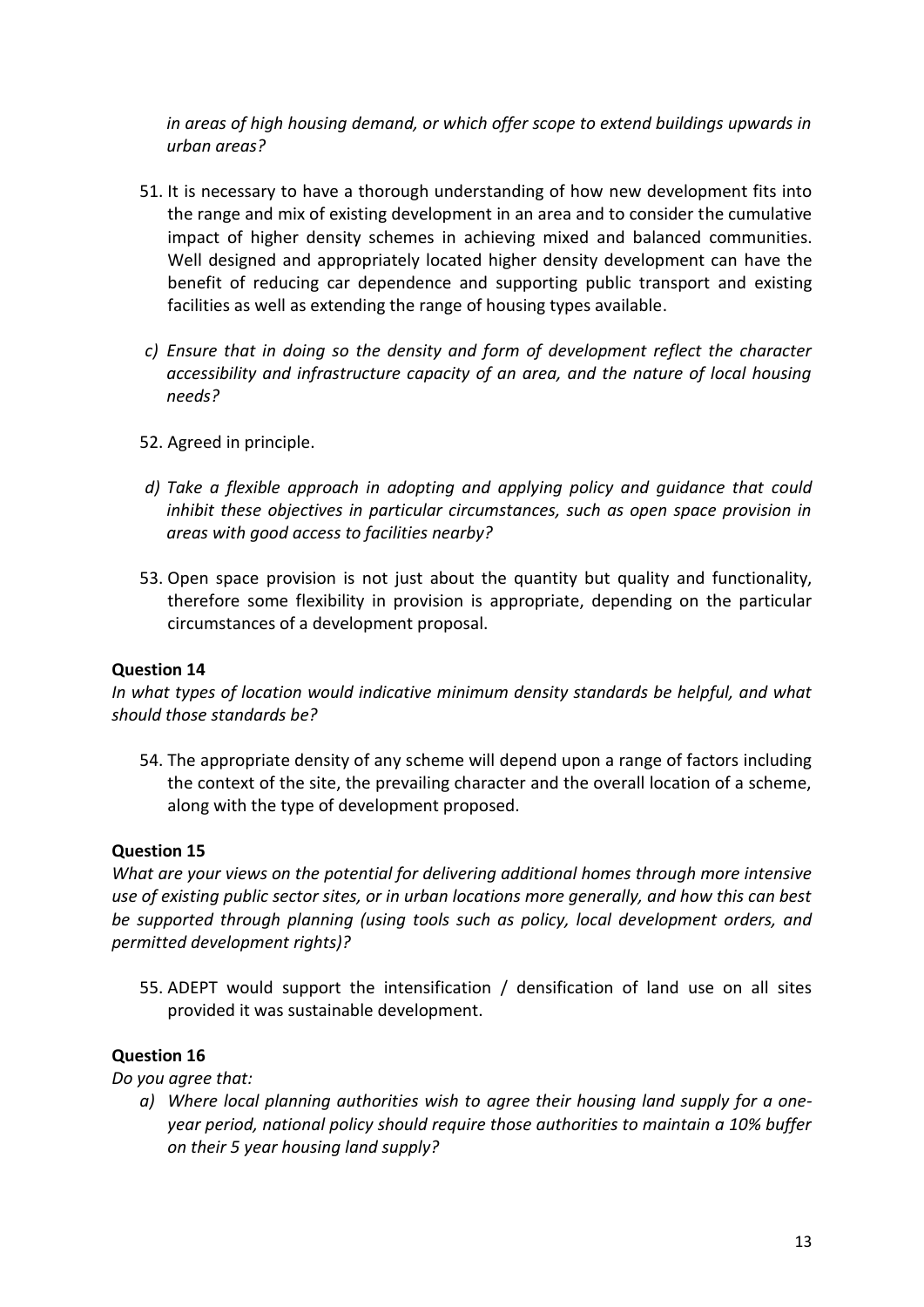- 56. Clarification on how this mechanism will operate would be needed and consulted on before this is brought into operation. However, maintaining the 10% buffer reflects the requirements in the NPPF.
- *b) The Planning Inspectorate should consider and agree an authority's assessment of its housing supply for the purpose of this policy?*
- 57. Agreed.
- *c) If so, should the Inspectorate's consideration focus on whether the approach pursued by the authority in establishing the land supply position is robust, or should the Inspectorate make an assessment of the supply figure?*
- 58. It is anticipated that if the assessment has been undertaken in consultation with the development industry and infrastructure providers then this would represent a robust position.

*In taking forward the protection for neighbourhood planning as set out in the Written Ministerial Statement of 12 December 2016 into the revised NPPF, do you agree that it should include the following amendments:* 

*a) A requirement for the neighbourhood plan to meet its share of housing need?*

59. In principle, but not all neighbourhoods may be appropriate for housing. Much will depend on the context and locality.

*b) That it is subject to the local planning authority being able to demonstrate through the housing delivery test that, from 2020, delivery has been over 65% (25% in 2018; 45% in 2019) for the wider authority area?* 

60. Much will depend on the context and locality. It must be pointed out that the responsibility for completions does not tend to rest with local planning authorities. The delivery test as proposed could undermine confidence in the process from local communities that have permitted sufficient homes which have not been delivered.

*c) Should it remain a requirement to have site allocations in the plan or should the protection apply as long as housing supply policies will meet their share of local housing need?* 

61. Much will depend on the context and locality.

### **Question 18**

*What are your views on the merits of introducing a fee for making a planning appeal? We would welcome views on:* 

*a) How the fee could be designed in such a way that it did not discourage developers, particularly smaller and medium sized firms, from bringing forward legitimate appeals;* 

62. This might be achieved by means of a scale of fees based on size of development.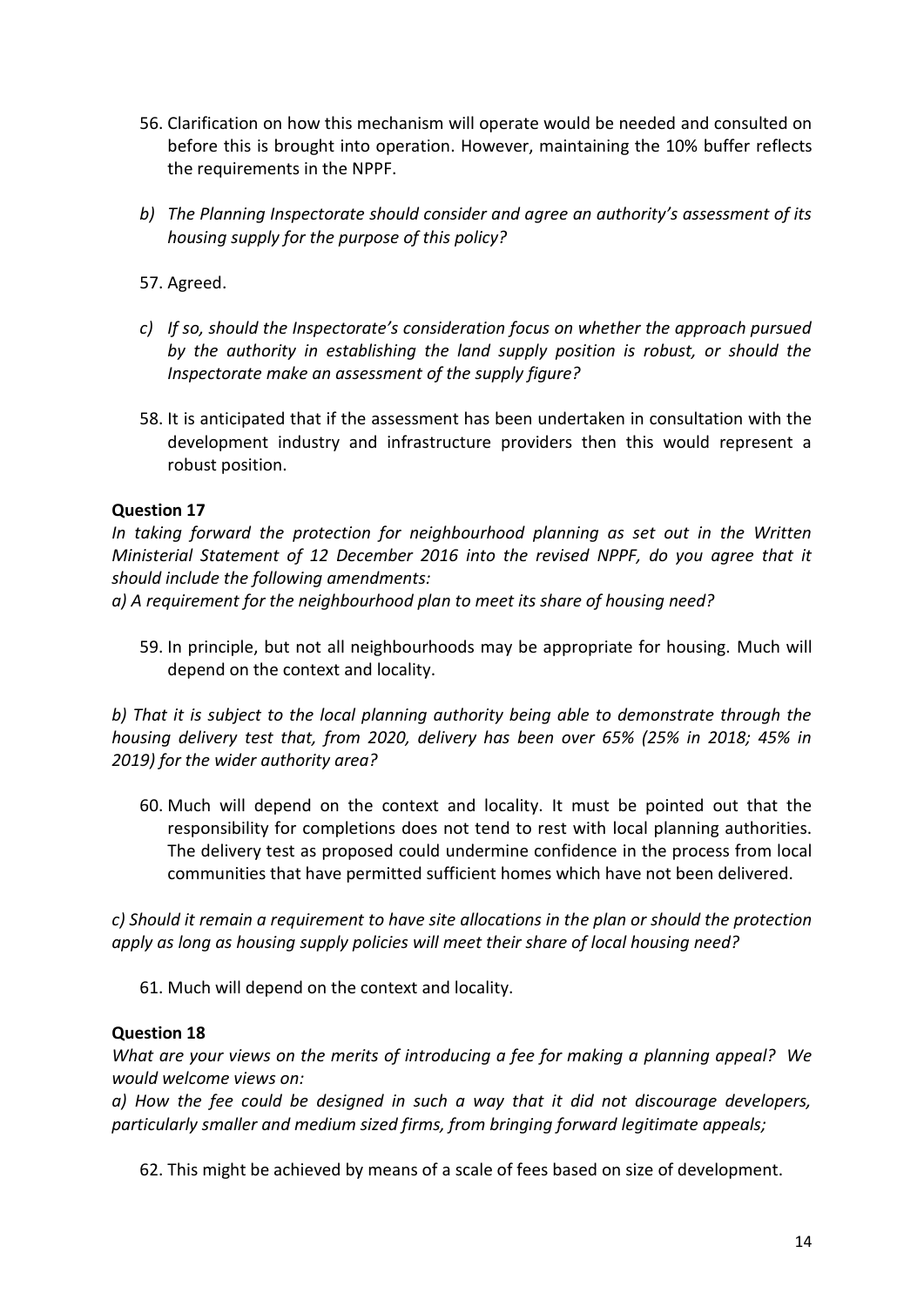*b) The level of the fee and whether it could be refunded in certain circumstances, such as when an appeal is successful;*

- 63. The level of fee should address the administrative costs of dealing with an appeal based on an assessment of the costs. This element of the fee would be retained whatever the outcome. Refunds of fees generally add an administrative burden to local planning authorities and often lead to arguments over 'interpretation' that are wasteful of officer time and resources.
- *c) Whether there could be lower fees for less complex cases.* 
	- 64. There is scope for lower fees for less complex cases if the system was based on the cost to the local planning authority and the Planning Inspectorate in dealing with appeals. ADEPT would emphasise the importance of keeping these processes streamlined and based on clear guidance to reduce arguments.

## **Question 19**

*Do you agree with the proposal to amend national policy so that local planning authorities are expected to have planning policies setting out how high quality digital infrastructure will be delivered in their area, and accessible from a range of providers?* 

65. The production of policies to support the delivery of high quality digital infrastructure can only be delivered with the full cooperation of broadband suppliers. As with other forms of infrastructure, there is a need for the utility companies to work proactively with local planning authorities to plan for and deliver the necessary infrastructure to support growth. ADEPT supports the objective that investment in utilities provision is aligned with local development plans. However, if the approach is to work, it will require high level commitment from the utility companies.

# **Question 20**

*Do you agree with the proposals to amend national policy so that:* 

- *The status of endorsed recommendations of the National Infrastructure Commission is made clear?; and*
- *Authorities are expected to identify the additional development opportunities which strategic infrastructure improvements offer for making additional land available for housing?*
- 66. Delivery of strategic infrastructure can take many years to come to fruition. It may not necessarily be straightforward or accurate to identify in a local plan when such development could come forward and there was a clear timetable and funding commitment in place.

# **Question 21**

*Do you agree that:* 

*a) The planning application form should be amended to include a request for the estimated start date and build out rate for proposals for housing?*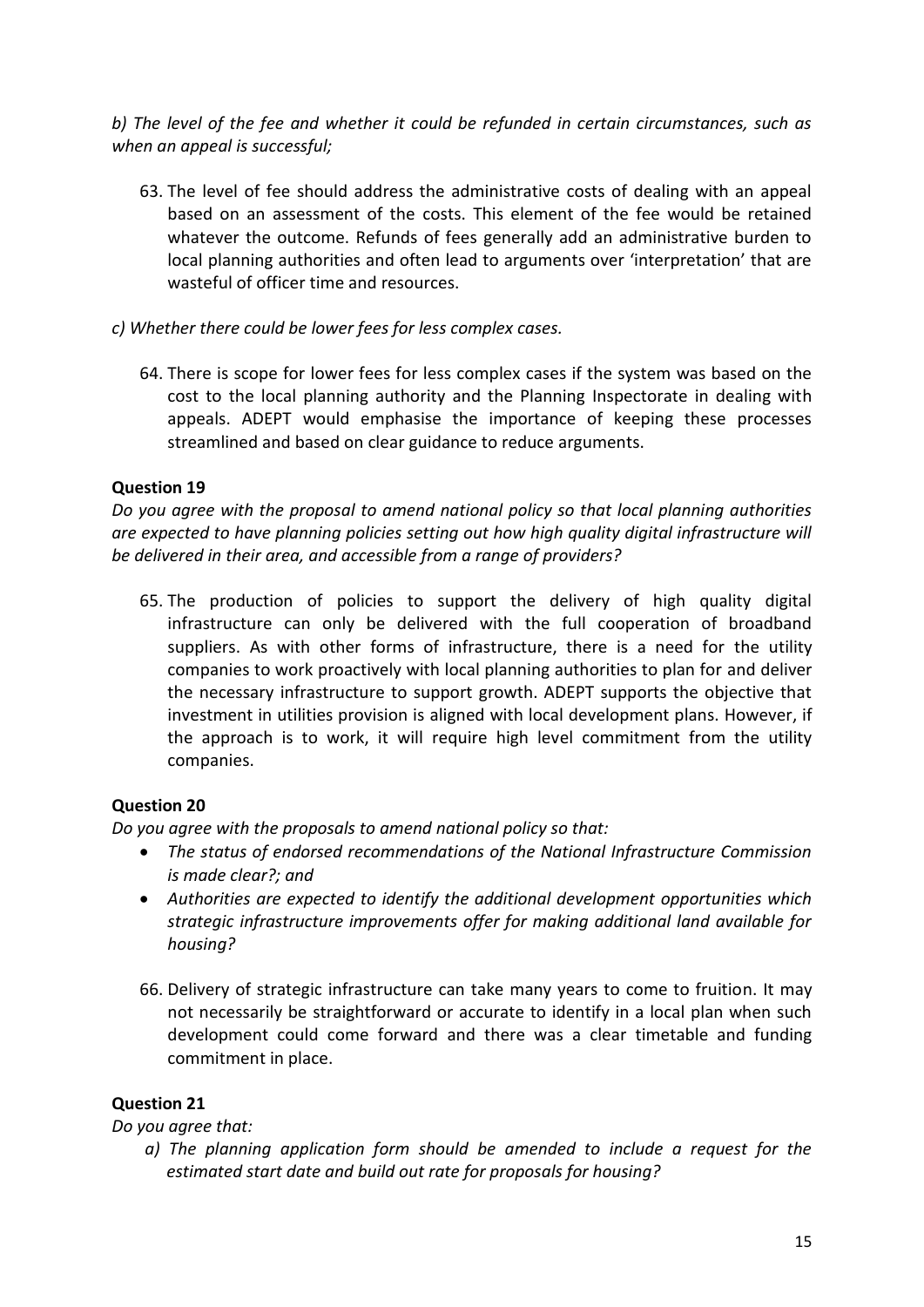- 67. While this information would be helpful, the information would have little value if developers are not held to account for the information that they provide or if the decision making process were delayed due, for example, to an appeal or an extended period of time required to sign a Section 106 agreement. The costs of compiling or processing this information should be recouped through planning fee (so any planning fees should reflect this cost).
- *b) That developers should be required to provide local authorities with basic information (in terms of actual and projected build out) on progress in delivering the permitted number of homes, after planning permission has been granted?*
- 68. This is welcome but the costs of compiling or processing this information should be recouped through planning fee (so any planning fees should reflect this cost).
- *c) The basic information (above) should be published as part of Authority Monitoring Reports?*
- 69. Agreed.
- *d) That large housebuilders should be required to provide aggregate information on build out rates?*
- 70. More detailed house building data including start dates, build out rates for publication in annual monitoring reports is welcome, provided the costs associated with collecting this data can be recouped through planning fee increase.

*Do you agree that the realistic prospect that housing will be built on a site should be taken into account in the determination of planning applications for housing on sites where there is evidence of non-implementation of earlier permissions for housing development?* 

71. The reality of being able to operate this in practice is fraught with challenges. The decision on a planning application should remain informed by its conformity with the NPPF, the development plan and any other material planning considerations. The objective would be better achieved through another mechanisms i.e. 'use it or lose it'.

## **Question 23**

*We would welcome views on whether an applicant's track record of delivering previous, similar housing schemes should be taken into account by local authorities when determining planning applications for housing development.* 

72. This would be difficult and onerous to operate in practice. The decision on a planning application should remain informed by its conformity with the NPPF, the development plan and any other material planning considerations.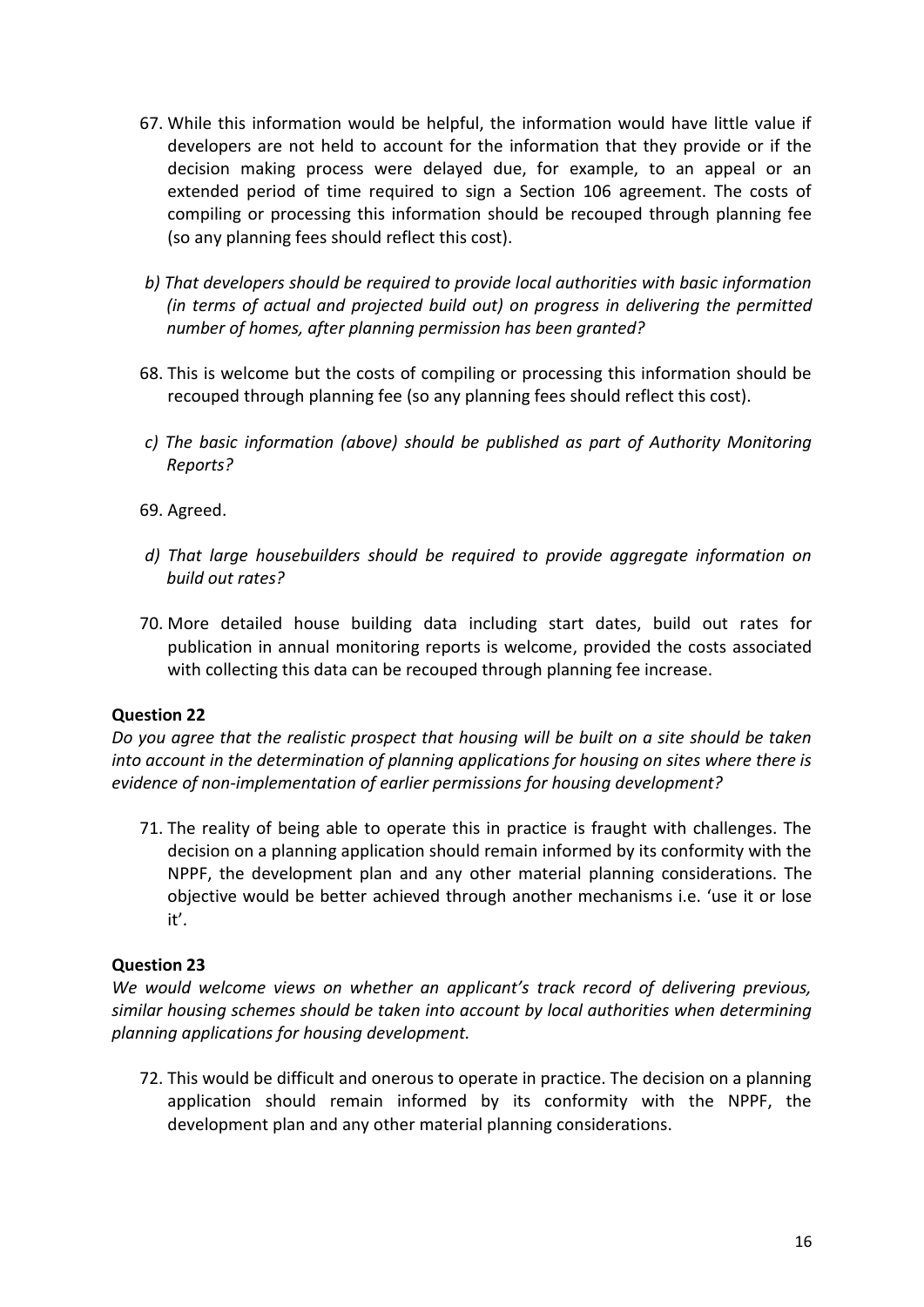*If this proposal were taken forward, do you agree that the track record of an applicant should only be taken into account when considering proposals for large scales sites, so as not to deter new entrants to the market?* 

73. See response to question 23.

## **Question 25**

*What are your views on whether local authorities should be encouraged to shorten the timescales for developers to implement a permission for housing development from three years to two years, except where a shorter timescale could hinder the viability or deliverability of a scheme? We would particularly welcome views on what such a change would mean for SME developers*.

74. This proposal could give rise to an additional workload for local planning authorities in assessing and reviewing viability and deliverability exceptions. Local planning authorities are already hard-pressed in term of resources and access to special expertise. The proposal, if it is to be introduced, should remain consistent for all.

## **Question 26**

*Do you agree with the proposals to amend legislation to simplify and speed up the process of serving a completion notice by removing the requirement for the Secretary of State to confirm a completion notice before it can take effect?* 

75. ADEPT welcomes this proposal. The costs of any additional burden on local planning authorities should be recouped through planning fee increase.

### **Question 27**

*What are your views on whether we should allow local authorities to serve a completion notice on a site before the commencement deadline has a lapsed, but only where works have begun? What impact do you think on lenders' willingness to lend to developers?*

76. ADEPT would support proposal but is unable to say what the impact on lenders would be. Whilst the objective is a very good one, the detail of how this would work in practice needs to be carefully thought through. Perhaps this proposal would be more effective if there were a further notice that could be served that would give local authorities either enhanced compulsory purchase powers or the ability to levy charges in a similar way that CIL operates. There is a similar precedent in planning law in the way that a Stop Notice is served on the back of an Enforcement Notice and has more draconian penalties.

## **Question 28**

*Do you agree that for the purposes of introducing a housing delivery test, national guidance should make clear that:* 

*a) The baseline for assessing housing delivery should be a local planning authority's annual housing requirement where this is set out in an up-to-date plan?*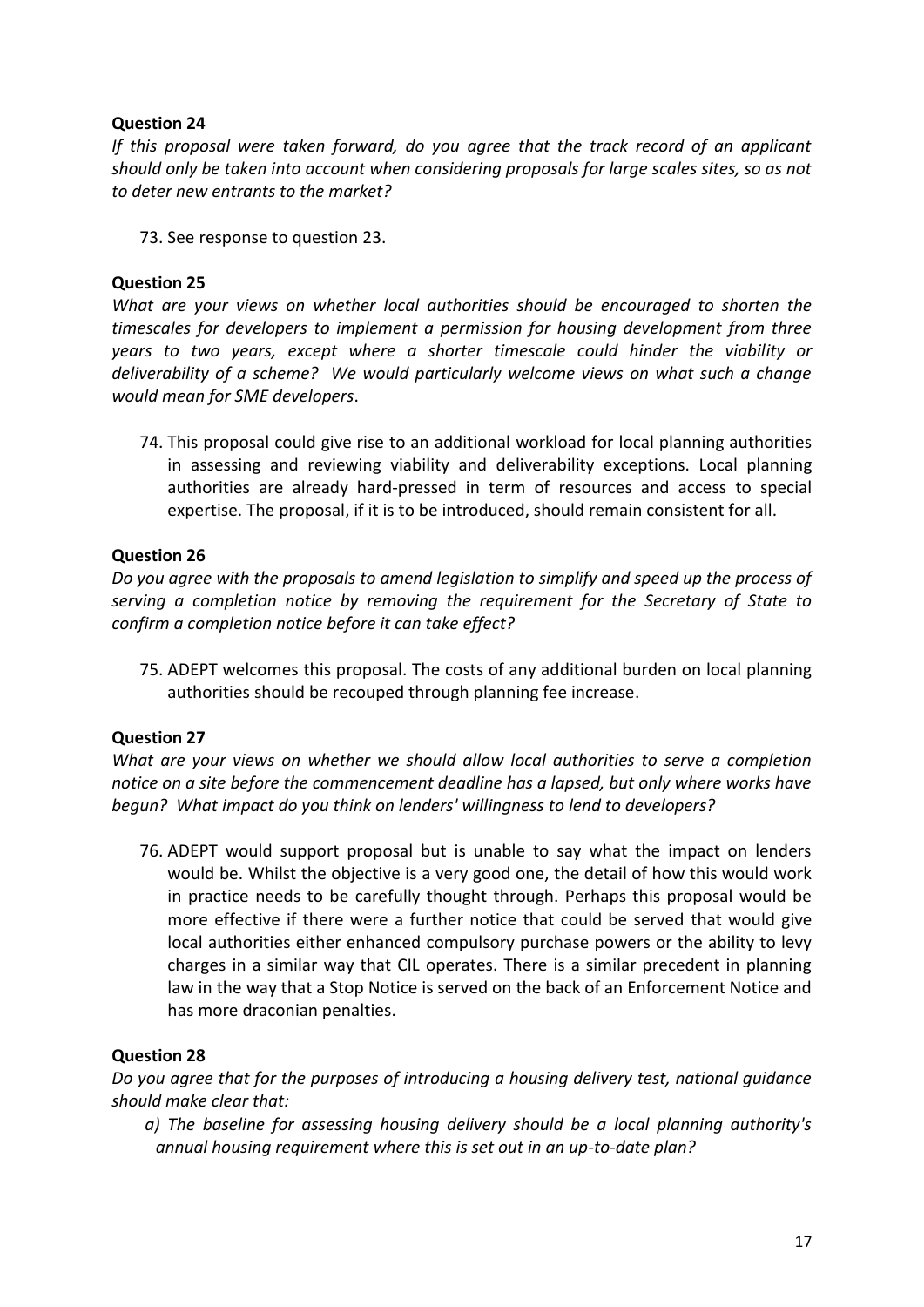- 77. This is an acceptable approach.
- *b) The baseline where no local plan is in place should be the published household projections until 2018/19, with the new standard methodology for assessing housing requirements providing the baseline thereafter?*
- 78. This is an acceptable approach. This response should be read in conjunction with the answer to question 29 below.
- *c) Net annual housing additions should be used to measure housing delivery?*
- 79. This is the basis of an acceptable approach with net annual completions should be the standard form of measuring housing delivery. However, local authorities should be allowed to provide a narrative on their performance, and explain any anomalies, which distort the figure. For example, a regeneration programme may mean the net figure is artificially low.
- *d) Delivery will be assessed over a rolling three year period, starting with 2014/15 - 2016/17?*
- 80. This is the basis of an acceptable approach. This will enable a clearer picture to be gauged. Local authorities should however, be allowed to provide a narrative on their performance and explain any anomalies which may distort the figure.

*Do you agree that the consequences for under-delivery should be: a) From November 2017, an expectation that local planning authorities prepare an action plan where delivery falls below 95% of the authority's annual housing requirement? b) From November 2017, a 20% buffer on top of the requirement to maintain a five year housing land supply where delivery falls below 85%? c) From November 2018, application of the presumption in favour of sustainable development where delivery falls below 25%; d) From November 2019, application of the presumption in favour of sustainable development where delivery falls below 45%?; and e) From November 2020, application of the presumption in favour of sustainable development where delivery falls below 65%?* 

81. The circumstances for will vary considerably from local authority to local authority. Even in authorities where there is an appetite and support for growth, there may be characteristics such as tight local authority boundaries, substantial areas of national designation or even physical parameters such as a coastal location that may restrict options for housing growth. It may therefore be the case that local planning authorities should be able to demonstrate that if the shortfall is due to circumstances outside their control (e.g. a national or international economic downturn), and they have made every positive effort to ensure that housing in their area is delivered, then the presumption in favour of sustainable development may not be appropriate. Housing delivery involves a wide range of actors. Local Planning Authorities do not have all the powers to actually ensure it happens of their own accord. This must be recognised by the proposal to apply a housing delivery test.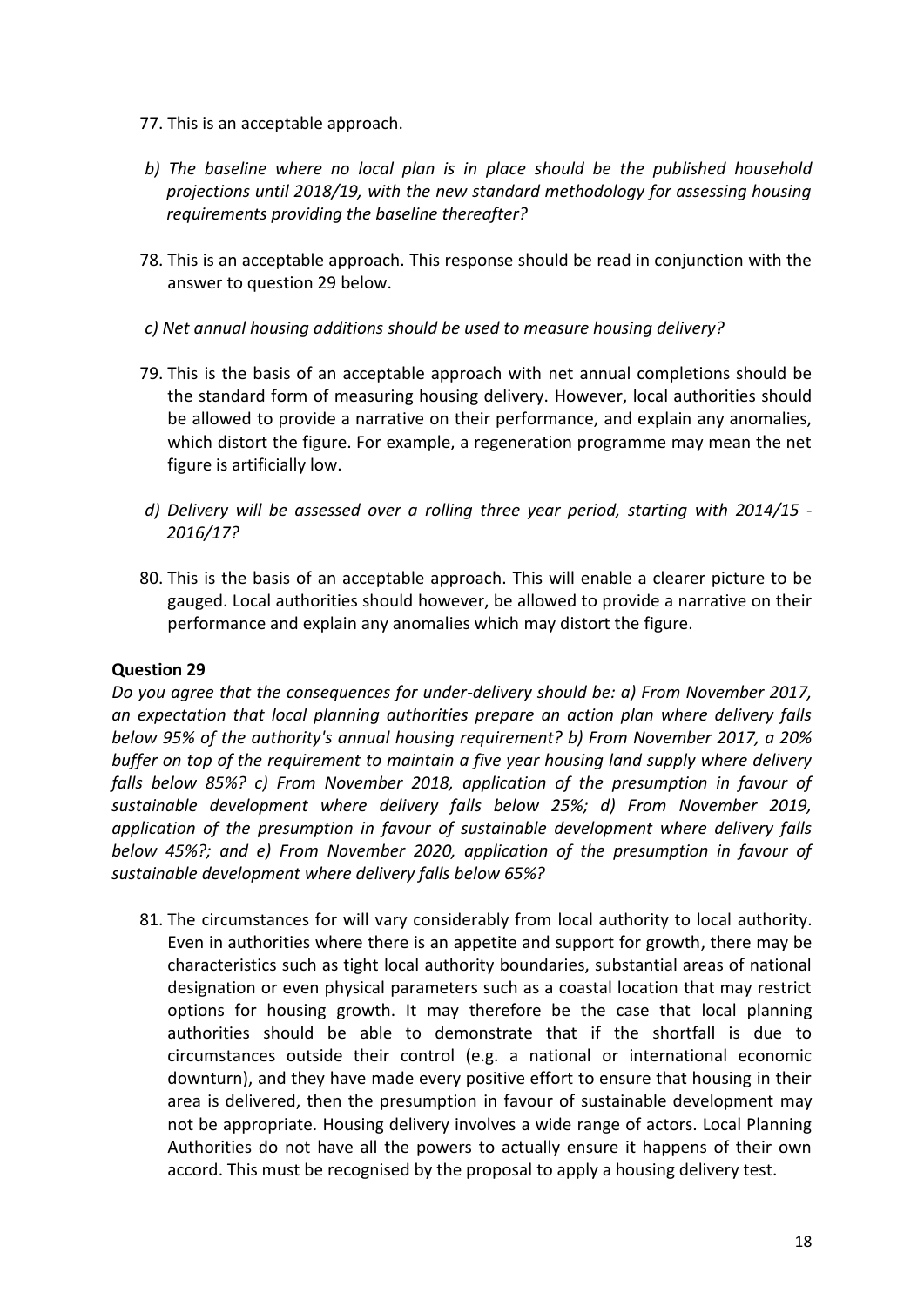82. The imposition of a delivery test does may result in unintended consequences. There is a risk that the concentration on net additions could result in housing that doesn't meet local need, or that are not supported by the necessary infrastructure or access to services, which would be needed to create balanced sustainable communities.

### **Question 30**

*What support would be most helpful to local planning authorities in increasing housing delivery in their areas?* 

- 83. The Government policy to implement a 1% annual reduction in social rent at least until 2020 is causing problems for Housing Associations and Local Authorities, especially in relation to their development programme making many of them unviable. The issue for supported housing is similar, where uncertainty regarding revenue funding makes it difficult to make schemes viable. There is a considerable reduction in the number of genuinely affordable rented homes being progressed. IT is important that rents should be affordable to those on low incomes and that rents set at 80% of market rents should be capped at Local Housing Allowance levels. The London Mayor's proposals of a Living Rent could be explored nationally. Shared ownership continues to provide an option for first time buyers to access home ownership , but extra care homes are becoming increasingly difficult to develop. ADEPT would also welcome the policy change to raise further the HRA spending cap and increase the grant rate on affordable rented housing schemes in return for increased delivery.
- 84. Housing growth has been at its highest when local authorities have had the freedom to build. ADEPT very much welcomes the Government's intentions to support local authorities in delivering new homes, and in looking at bespoke housing deals with local authorities in high demand areas. Current restrictions on use of receipts make it extremely difficult for local authorities to build homes in any significant numbers, often compounded by the lack of borrowing capacity.
- 85. The recent announcement of the intention to review the use of Right to Buy receipts to ensure one for one replacement is welcome. However, to ensure enough homes are available which are affordable to local people, this proposal should go much further and ensure funding is available to provide more homes than are currently being sold, to help make up for the long-term loss of rented homes since Right to Buy was introduced. At least some of these should available at Social Rents, for those unable to afford Affordable Rents. Local retention of Right to Buy receipts, greater freedom through Housing Revenue Account and better linkage of rent cap to local markets are necessary to enable greater local authority investment.
- 86. ADEPT would urge the government to proactively promote measures to address shortage of experienced planners and to promote the profession to future entrants to the job market.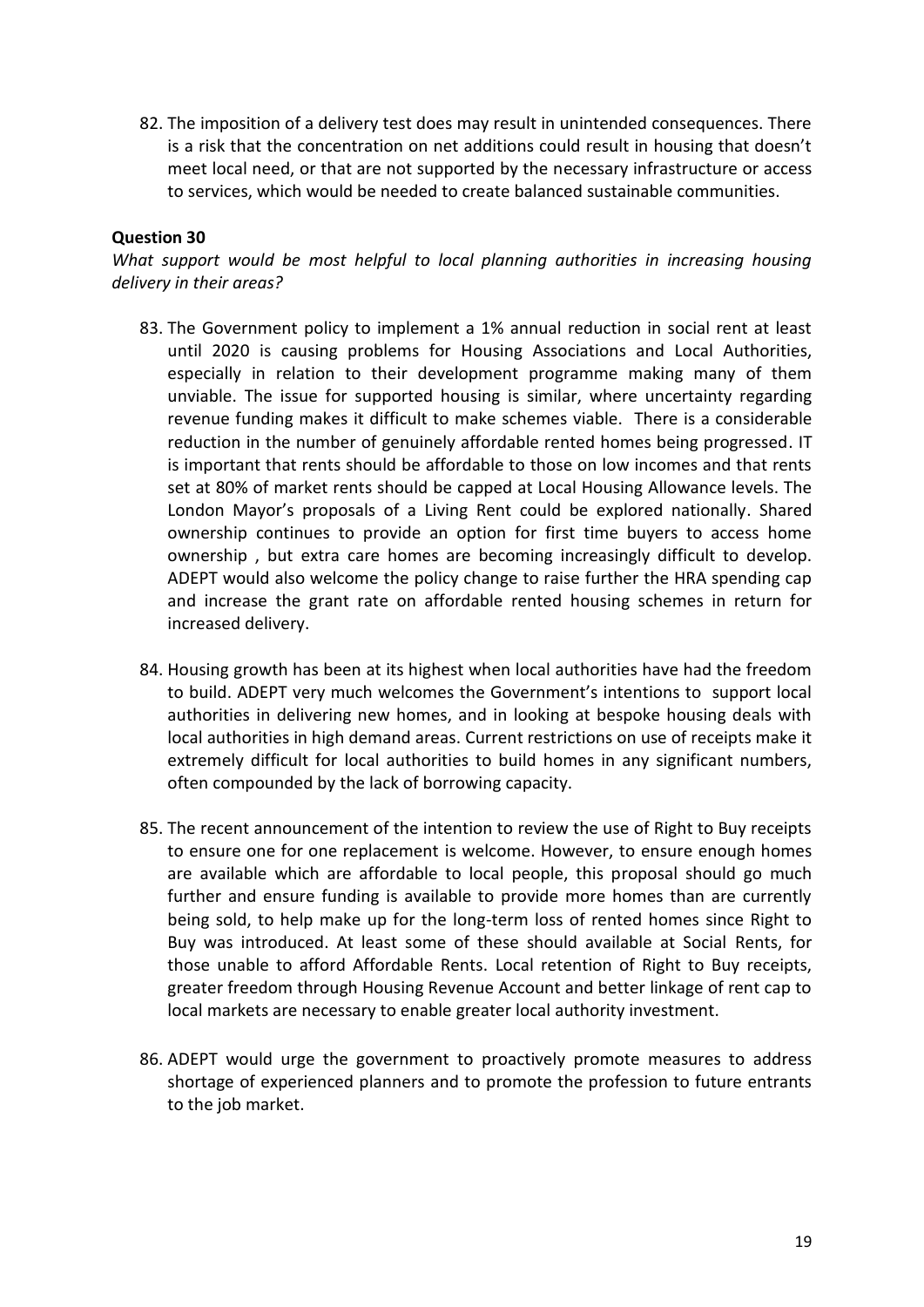*Do you agree with our proposals to:* 

- *a) Amend national policy to revise the definition of affordable housing as set out in Box 4?*
- 87. National policy as set out in the NPPF requires that local authorities should plan proactively to meet as much local housing need as possible. However, the HWP does not adequately address situations where the local authority is unable to meet this need as set out in local assessments. Typically, this occurs when there is poor viability and greater need for other supporting infrastructure or the type of characteristics referred to above in question 29.
- 88. It is important that the definition of affordable housing reflects the realities of what households can afford locally, and that Local Planning Authorities can plan for the mix of new housing that meets the needs of their communities. For many households across various housing markets, 20 per cent below market rent or price remains unaffordable. High demand areas such where property prices have risen more markedly relative to average incomes are struggling to meet their affordable need. In the current housing market many affordable housing products are beyond the reach of local people because of the disparity between suppressed income levels and escalating house prices as well as for rent. The concept of a living rent should be considered for low income groups. Although Starter Homes may have a role in the housing market, they should not be included as a form of affordable housing which can be delivered in place of other forms of affordable housing tenure if they are not to be treated as affordable housing in perpetuity. Should the definition of affordable housing be revised as proposed, then local authorities should have flexibility to determine the balance of affordable housing products delivered locally, including rent and home ownership.
- *b) Introduce an income cap for starter homes?*
- 89. See answer to a) above.
- *c) Incorporate a definition of affordable private rent housing?*
- 90. See answer to a) above.
- *d) Allow for a transitional period that aligns with other proposals in the White Paper (April 2018)?*
- 91. See answer to a) above.

### **Question 32**

*Do you agree that:* 

*a) National planning policy should expect local planning authorities to seek a minimum of 10% of all homes on individual sites for affordable home ownership products?*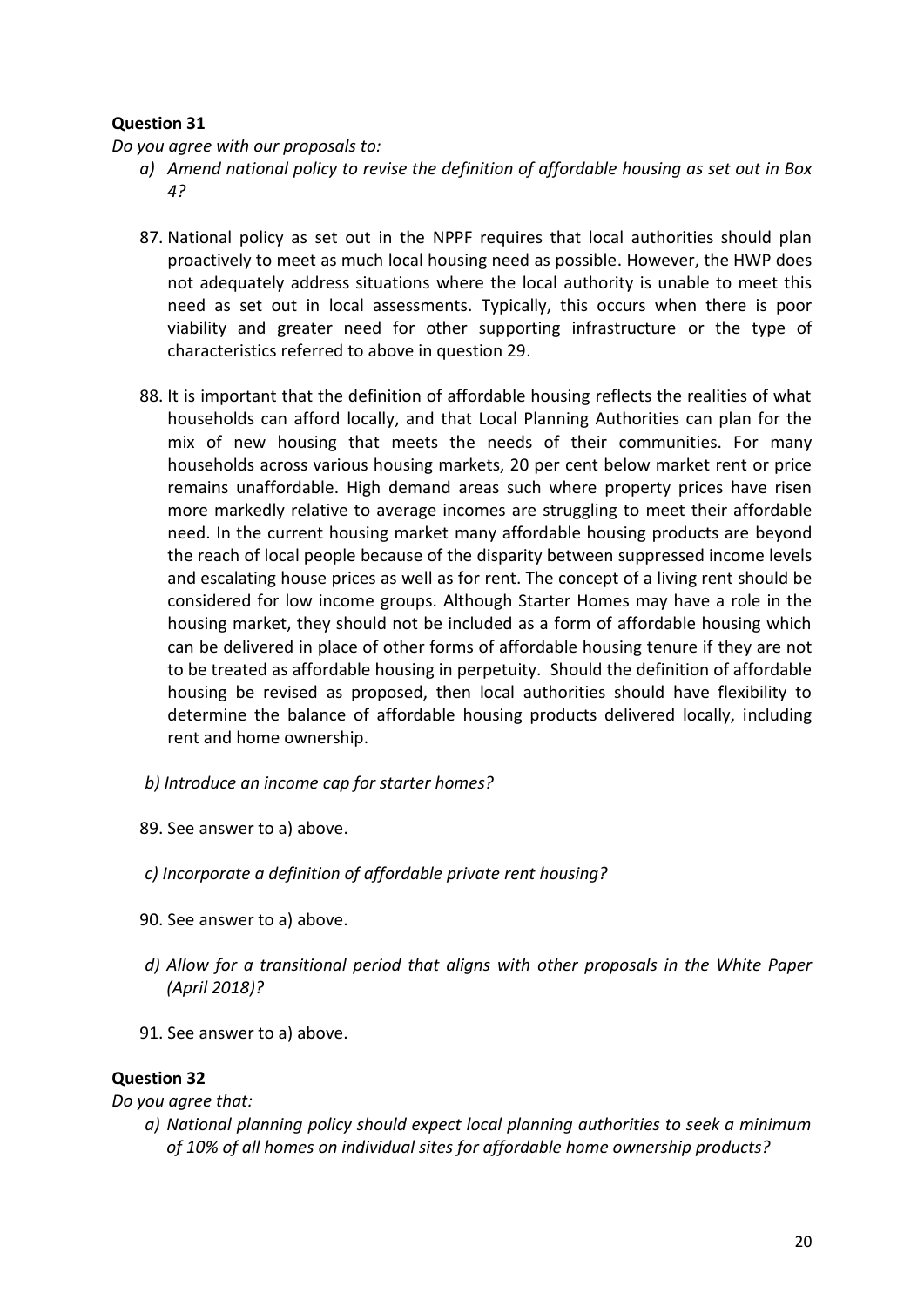- 92. Each locality is different and setting out an expectation is welcomed. But it is important that national policy also reflects the need for local planning policies to set an appropriate mix of affordable housing that meets the needs of the area. Allowing flexibility / local discretion for the local planning authority would potentially nullify the policy objective and therefore any reference to exclusions should be carefully worded.
- *b) That this policy should only apply to developments of over 10 units or 0.5 ha?*
- 93. ADEPT disagrees with this proposal. The requirement should be driven by demonstrable housing need, affordability of market housing and site development viability. Each local authority area is different and many local authorities benefit from a number of smaller sites as opposed to large developments and would therefore, be disadvantaged by this proposal.

*Should any particular types of residential development be excluded from this policy?* 

94. See above.

### **Question 34**

*Do you agree with the proposals to amend national policy to make clear that the reference to the three dimensions of sustainable development, together with the core planning principles and policies at paragraph 18-219 of the National Planning Policy Framework, together constitute the Government's view of what sustainable development means for the planning system in England?* 

95. This is not necessary.

## **Question 35**

*Do you agree with the proposals to amend national policy to:* 

- *a) Amend the list of climate change factors to be considered during plan-making, to include reference to rising temperatures?*
- 96. ADEPT would be supportive of the addition of reference to rising temperatures to the list of climate factors to be considered.
- *b) Make clear that local planning policies should support measures for the future resilience of communities and infrastructure to climate change?*
- 97. ADEPT would agree with the proposal for greater clarity in relation to the role of planning policy in supporting the future resilience of communities and infrastructure to climate change.